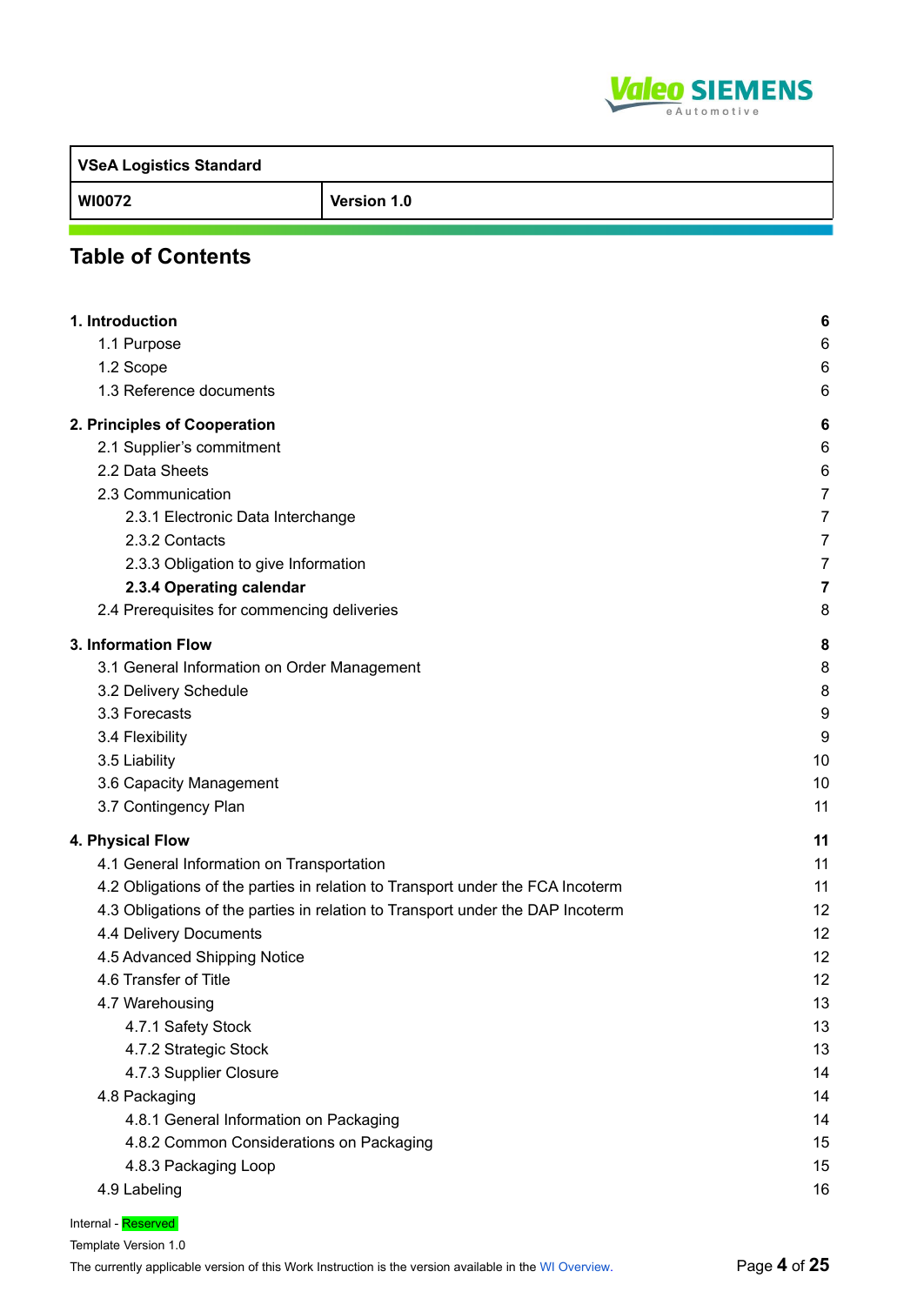

| <b>VSeA Logistics Standard</b>                                                      |                    |    |
|-------------------------------------------------------------------------------------|--------------------|----|
| WI0072                                                                              | <b>Version 1.0</b> |    |
|                                                                                     |                    |    |
| 4.9.1 Labeling of Handling Units                                                    |                    | 16 |
| 4.9.2 Labeling on Packaging Units                                                   |                    | 17 |
| 4.9.3 Labeling for electrical and electronic equipment                              |                    | 18 |
| 4.10 Traceability                                                                   |                    | 19 |
| <b>5. Export Control and Customs</b>                                                |                    | 19 |
| 5.1 General Information on Export Control and Customs                               |                    | 19 |
| 5.2 Compliance with Export Control Regulations                                      |                    | 19 |
| 5.3 Obligations of the parties in relation to Customs under the ICC Incoterms® 2010 |                    | 19 |
| 5.4 Further Obligations by the Supplier in relation to Customs                      |                    | 20 |
| 6. Supplier Performance                                                             |                    | 20 |
| 6.1 Supplier Service Rate                                                           |                    | 20 |
| 6.2 Supplier Logistics Incidents                                                    |                    | 21 |
| 6.2.1 List of Logistics Incidents                                                   |                    | 22 |
| 6.3 Continuous Improvement                                                          |                    | 23 |
| 6.4 Supplier Logistics Evaluation                                                   |                    | 23 |
| 7. Appendices                                                                       |                    | 23 |
| 8. List of Abbreviations                                                            |                    | 24 |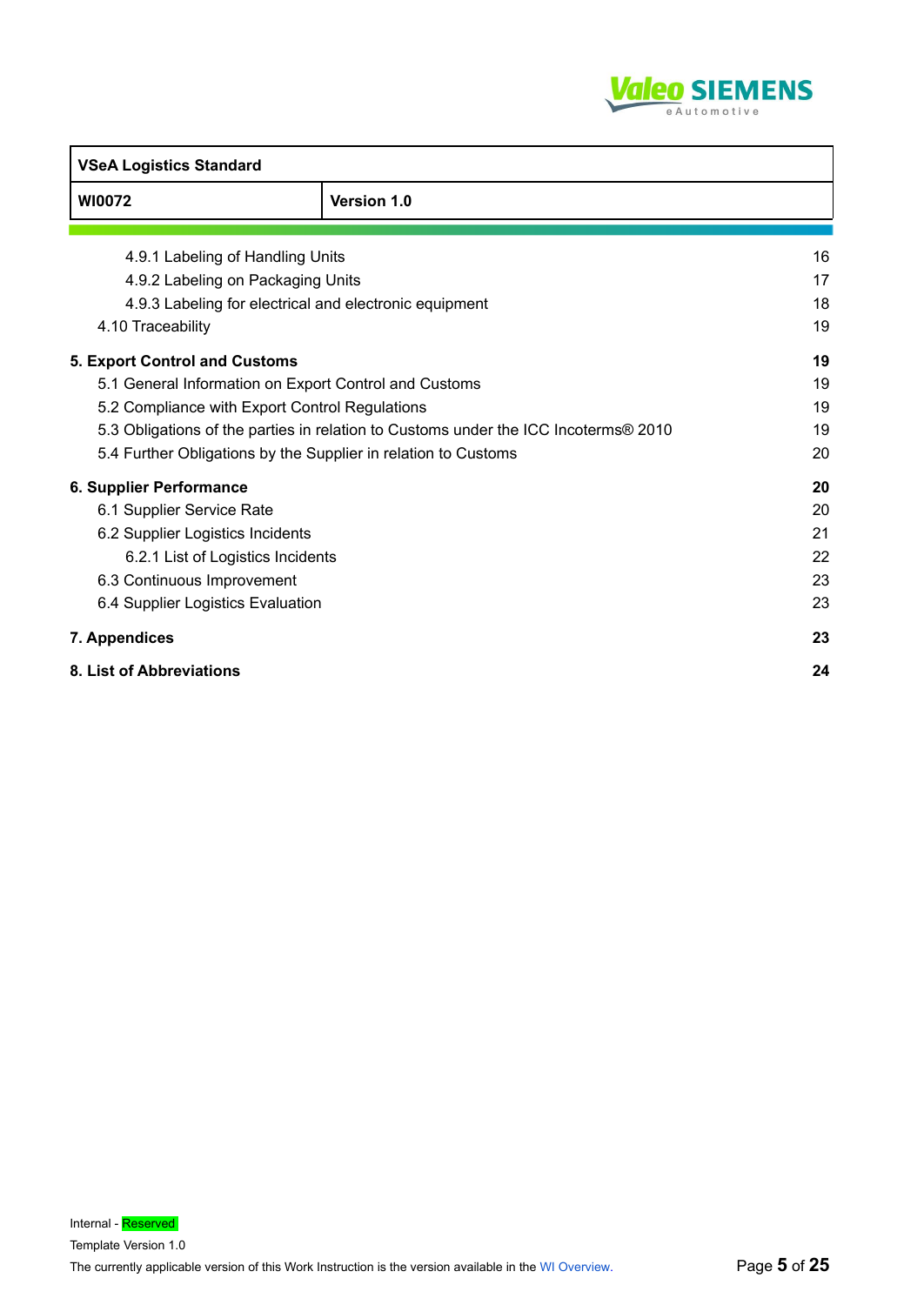

**WI0072 Version 1.0**

# **Supply Chain and** Logistics Standard

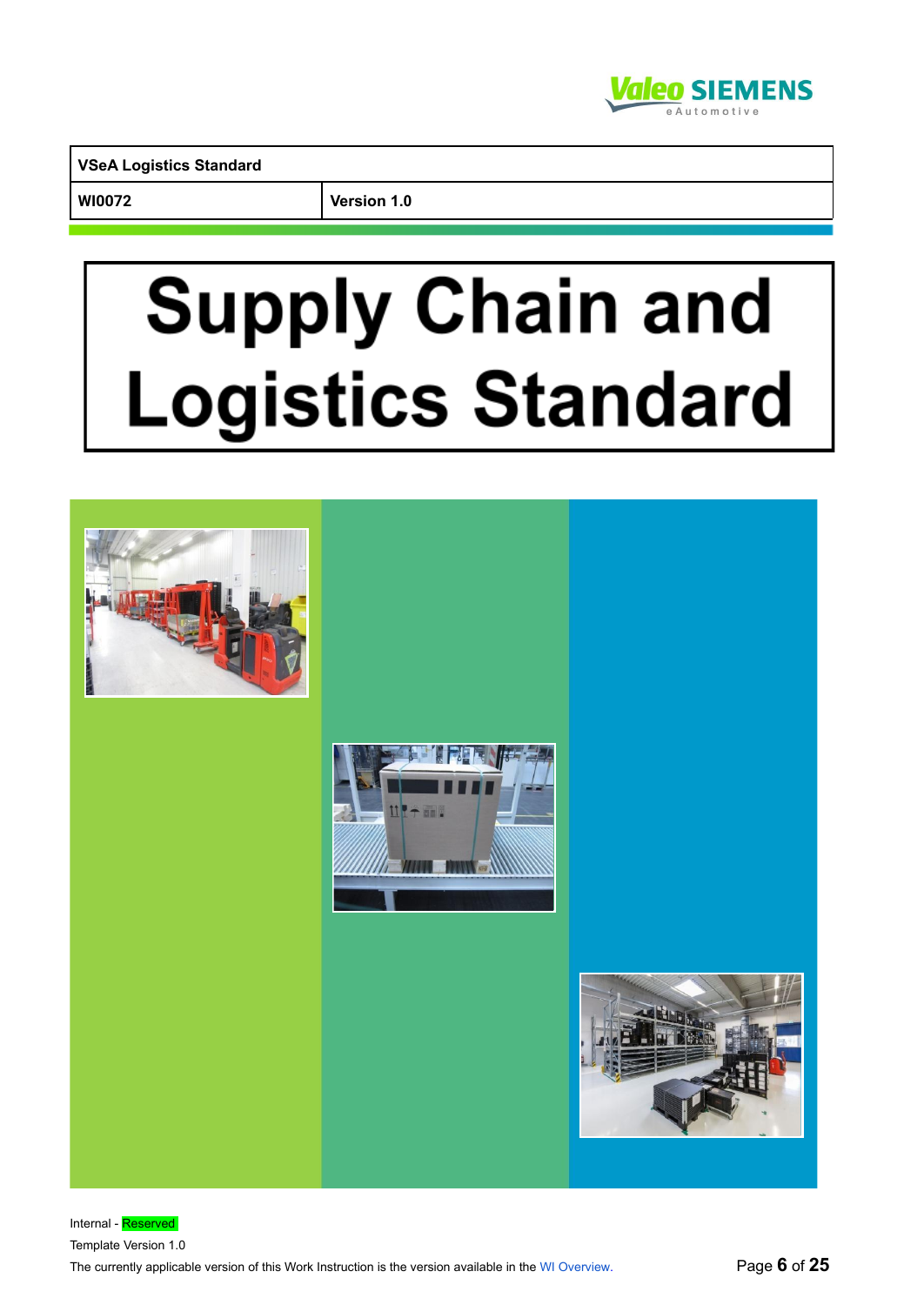

| VSeA Logistics Standard |             |
|-------------------------|-------------|
| WI0072                  | Version 1.0 |

# **1. Introduction**

#### **1.1 Purpose**

The Valeo Siemens eAutomotive "Logistics Guidelines" are a set of standards, specifying the basic requirements and rules for logistics exchanges between Valeo Siemens eAutomotive (hereinafter referred as "VSeA") and the Supplier. In the attempt to avoid misunderstandings and conflicts and to clearly identify responsibilities, commitments and expectations in order to establish a clear and successful partnership-based cooperation with you as the Supplier.

#### **1.2 Scope**

This guideline applies to the delivery of all parts and materials to VSeA, a logistics partner of VSeA or any other site specified by VSeA.

It covers the whole product lifecycle, from Request for Quotation (RFQ), through engineering design and manufacture to service and End-of-Life.

#### **1.3 Reference documents**

The logistics requirements described in this guideline should be considered as a part of the contract between the parties and thereby refer to additional guidelines and agreements provided to the Supplier by VSeA.

In relation to logistics topics this guideline is complemented by the "Packaging Guideline" and several data sheets (see 2.2 Data Sheets), where detailed and specific conditions are agreed on.

# **2. Principles of Cooperation**

#### **2.1 Supplier's commitment**

The Supplier has to be aware of all requirements described in the "Logistics Guideline", its annexes and referring documents. Please make sure that you always have the latest version of these standards.

#### **2.2 Data Sheets**

The Supplier and VSeA shall agree on the binding logistics and packaging process for each product in the form of a data sheet.

For this purpose, VSeA provides the following data sheets:

- Logistics Protocol
- **Specific Requirements File**
- Packaging Specification

This Logistics Protocol specifies the general logistics terms between the Supplier site and VSeA site irrespective of the actual part being delivered. All specifications regarding the actual part numbers being delivered are described in the "Specific Requirements File" within this Logistics Protocol.

The agreed specifications shall be binding on the parties once approved by VSeA. Any subsequent amendment to the agreed specifications in the data sheet shall be subject to the prior written approval of VSeA.

Internal - Reserved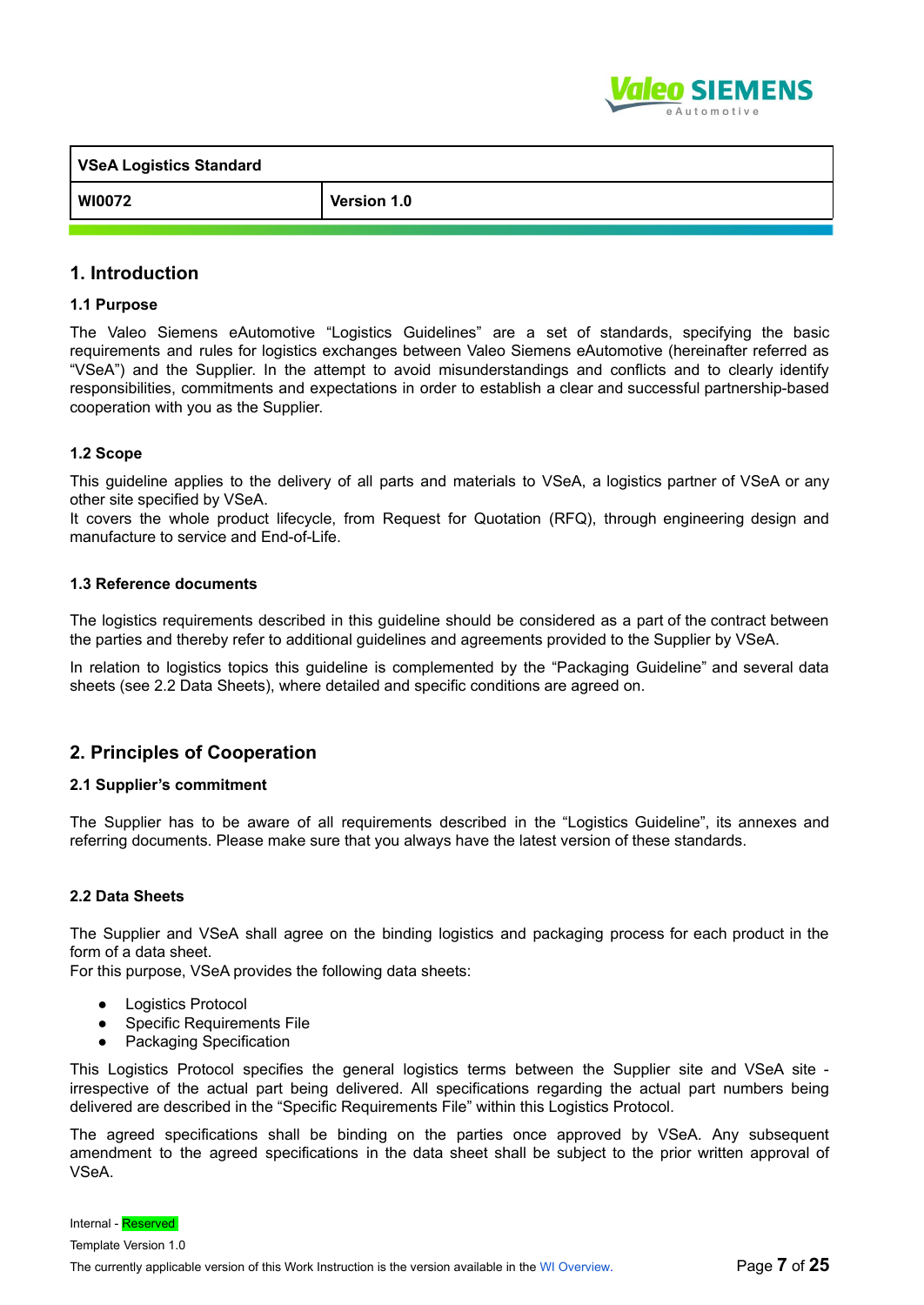

| <b>VSeA Logistics Standard</b> |             |
|--------------------------------|-------------|
| WI0072                         | Version 1.0 |

Any deviations in the logistic process detected with regard to the data sheets will be handled as a logistics incident that may result in a non-conformance of the respective product. Such deviation shall be recorded in the subsequent evaluation of the Supplier's logistics performance.

#### **2.3 Communication**

To guarantee an optimal collaboration, the Supplier has to comply with the following requirements regarding the communication between the parties.

#### **2.3.1 Electronic Data Interchange**

EDI is a system of transferring data between different company networks. For example, it is used by Suppliers to receive delivery instructions and send shipping documents.

It is a general requirement that all Suppliers have the ability to send and receive data electronically to establish an efficient communication and cooperation between the parties. Thereby the exchange of data must be guaranteed 24 hours a day, 7 days a week.

The Web-EDI system is an alternative solution proposed by VSeA for Suppliers, which are not able to implement a complete EDI solution.

#### **2.3.2 Contacts**

The Supplier has to appoint a logistics manager to comply with all VSeA logistics requirements. During production times at VSeA, the Supplier has to be contactable at any time. For contact outside of regular business hours, the Supplier has to provide an emergency contact.

#### **2.3.3 Obligation to give Information**

- Respond to specific requests made by the VSeA Logistics teams within 24 hours
- Report and update the Supplier contacts in the Logistics Protocol
- Communicate periods of Supplier plant shutdown (date and time)
- Notify any changes impacting the supply chain in terms of information flows and physical flows immediately to the respective logistics contact person

In case of adjustment of the Supplier's company structure that is pertinent for the Logistics department of VSeA, the responsible Logistics manager has to be informed. Thereby each change of production location has to be communicated to the Purchasing, Quality and Logistics departments. In case of any difficulty to meet delivery date:

- Inform and alert immediately the VSeA Logistics contact
- Determine and communicate causes and correctives actions to be implemented
- Propose short term actions to ensure deliveries
- If no communication is received from the Supplier a logistics incident will be opened by VSeA.

#### **2.3.4 Operating calendar**

VSeA and the Supplier agree to publish their operating calendar to each other 1 (one) calendar month prior to the start of the next calendar year. If either party identifies a potential threat to agreed service levels (e.g.

# Internal - Reserved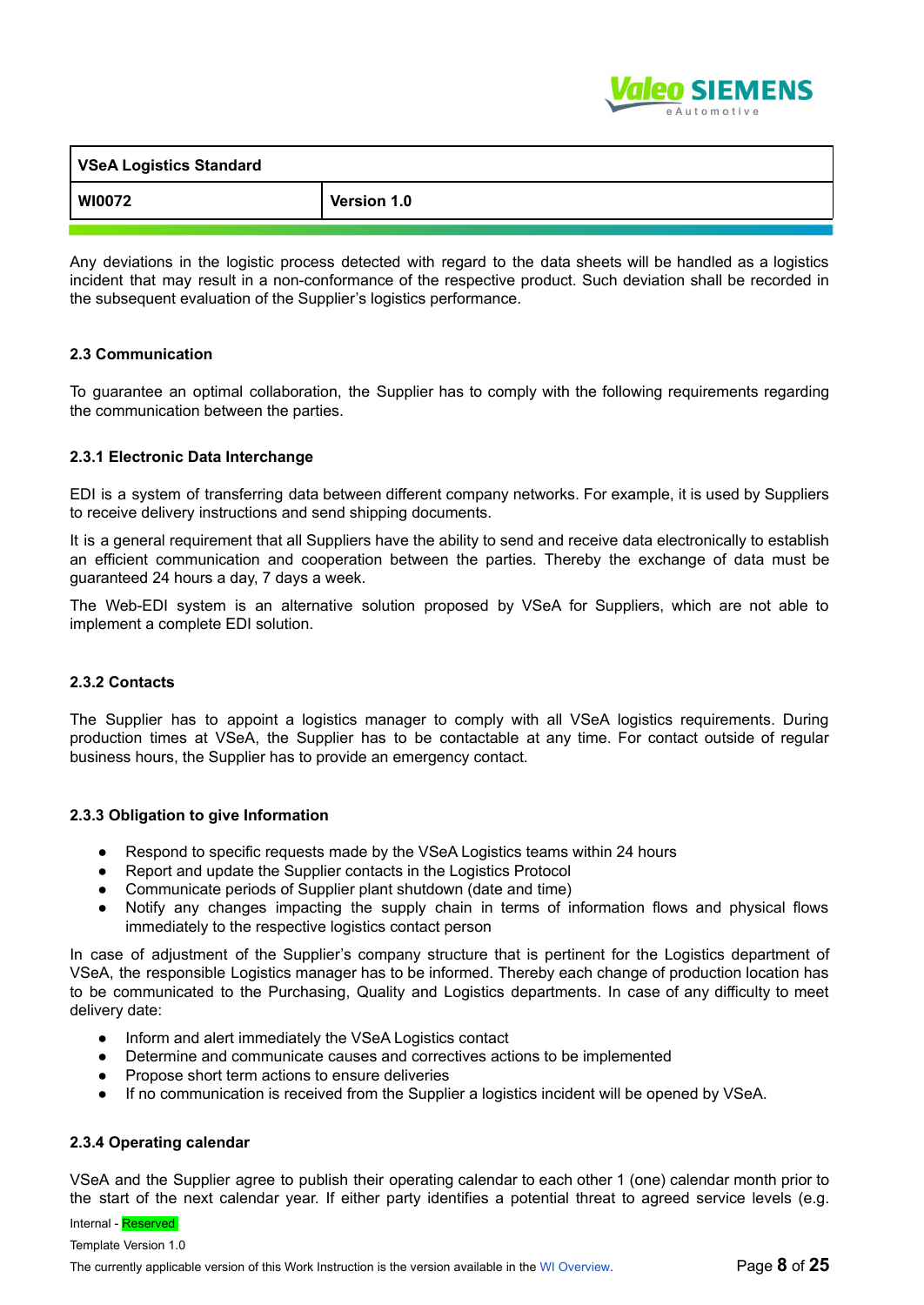

| VSeA Logistics Standard |             |
|-------------------------|-------------|
| WI0072                  | Version 1.0 |

lead-time, flexibility, on-time delivery) as a result of the other's operating calendar and holidays, the parties agree to work together to minimize any impact on service levels. Neither Party has the authority to alter the other party's calendar. The Supplier shall maintain all its obligations as stipulated in this Agreement also during holiday periods and shall not derogate from stipulated service levels unless upon prior written agreement with VSeA.

The operating calendar comprises 12 (twelve) months with a maximum of 31 (thirty one) days each month. The workweek is defined as beginning on Monday and ending on Friday, although the Supplier shall retain the right and the capability to operate its plant over any weekend.

#### **2.4 Prerequisites for commencing deliveries**

The following points, which are described within this document, must be handled in consultation with VSeA and agreed by the responsible Logistics Manager prior to the first delivery:

- Contact persons are named
- Series and emergency packaging concept is defined in the "Packaging Specification"
- Delivery concept is defined in the "Logistics Protocol"
- Data integration for EDI is established
- Order handling with Delivery Schedules is accepted
- Contingency plan is defined
- Operating calendar between the parties is aligned

# **3. Information Flow**

#### **3.1 General Information on Order Management**

The Supplier is generally informed about the demand in the form of a delivery schedule. Orders in the form of the delivery schedule are generally confirmed precisely in terms of quantity and date of the requested product.

Delivery schedules contain different horizons of binding or non-binding periods. Within the "Logistics Protocol" the parties define these horizons. Only a firm order has the status of being a formal authorization to ship products to VSeA whereas any further reaching quantities and dates stated in the delivery schedule are only to be considered as forecasts. Rules for Flexibility and Liability shall apply.

Delivery schedules are issued on a regular basis and are generally transmitted by EDI.

#### **3.2 Delivery Schedule**

Orders will be communicated per delivery schedule to the Supplier on a regular basis (for instance: daily, multi-daily or weekly basis) and are generally transmitted by EDI.

Delivery schedules communicate precisely quantity and delivery date of the requested materials. Unless agreed otherwise, the delivery dates stated in the delivery schedule shall be the dates of receipt at VSeA's premises or other specified location.

The most recent delivery schedule issued by VSeA shall always have priority over the preceding delivery schedule and the required quantities shall always be delivered according to the most recent delivery schedule. If no contradictions from sides suppliers, updates to the delivery schedule shall not require separate confirmation.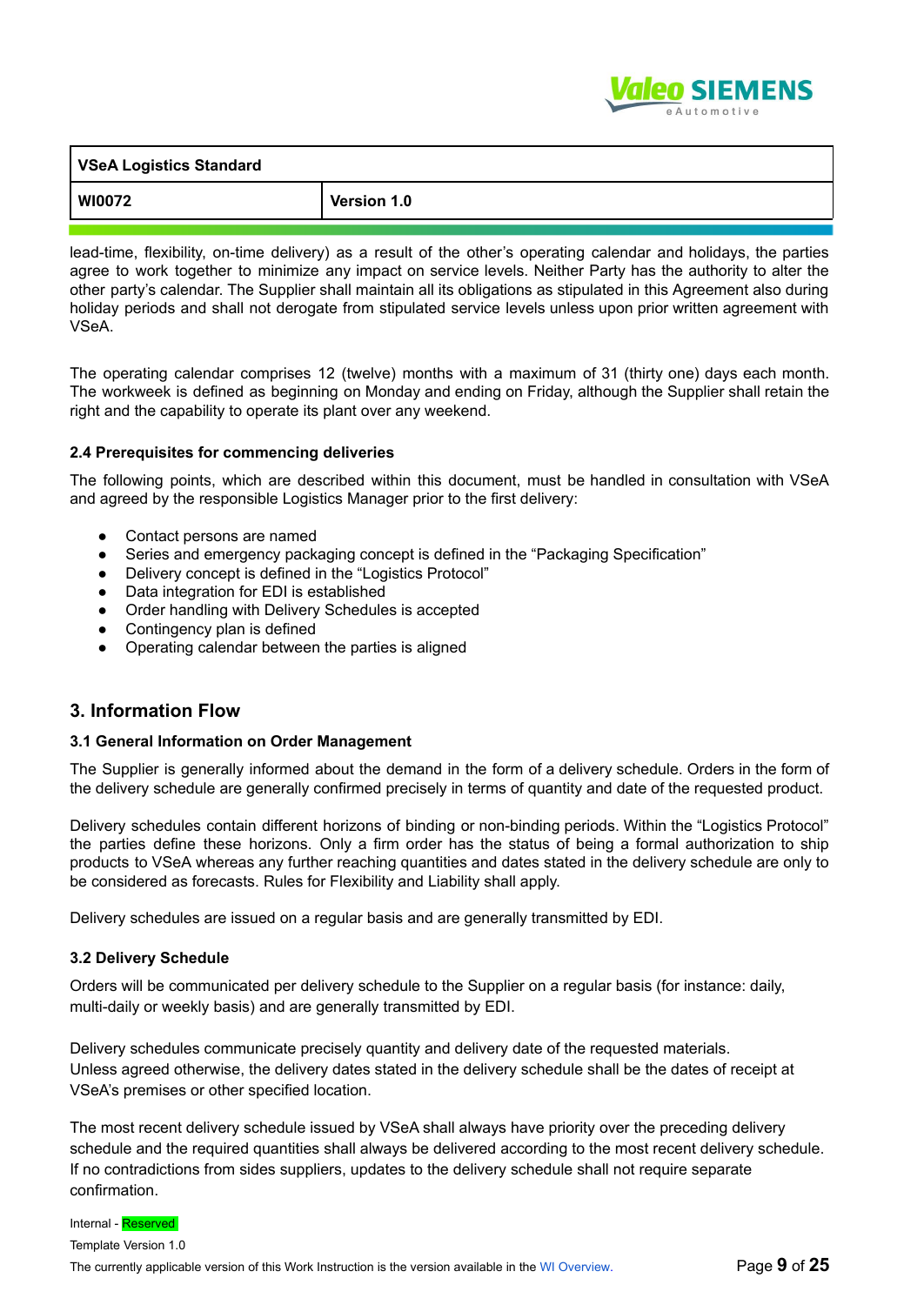

| <b>VSeA Logistics Standard</b> |                    |
|--------------------------------|--------------------|
| <b>WI0072</b>                  | <b>Version 1.0</b> |

It is the responsibility of the Supplier to ensure that all material that is requested in the delivery schedule is available for timely delivery to VSeA.

Partial delivery or oversupply shall only be allowed upon prior written confirmation by VSeA. Any delivery delay or any deviation of the required quantities shall immediately be notified in writing by the Supplier.

In case of delivery through an external warehouse orders will be communicated per delivery schedule to the Supplier or his logistics service provider managing the stock.

#### **3.3 Forecasts**

VSeA understands and acknowledges that it is in VSeA interest that Supplier is informed, early enough, of planned long term changes in volume of production and product assortment that may affect the volume of shipments to be made.

For this reason VSeA provides the Supplier - within the delivery schedule - a non-binding forecast of its delivery requirements of products for the following twelve (12) months period.

In any case, such projections shall not constitute an authorization to ship products to VSeA but shall be provided solely for guidance, so as to facilitate Supplier's planning.

Supplier shall, with adequate safety margin, plan Supplier manufacturing resources and capacity and safeguard supplies so that deliveries can with certainty be made promptly when the order asks so.

#### **3.4 Flexibility**

For a given period the demand given in the delivery schedule may be extended by a flexibility margin. The Flexibility Rule allows VSeA to increase its forecast to protect itself against a customer demand fluctuation. The Supplier has to be able to accept flexibility in forecasts.

Flexibility can be defined for a:

- Part number
- Family of product
- All products of a Supplier

For determining flexibility VSeA measures forecast variations per weekly bucket between two (2) consecutive forecast releases and operates with cumulative quantities of the previous week.

The minimum increase from week to week that the supplier has to accept depends on:

- The time between the current date and the week of the forecast (the further in the future the week is, the higher the increase can be)
- The cumulated flexibility of the previous week
- The maximum quantity to order per week for the part

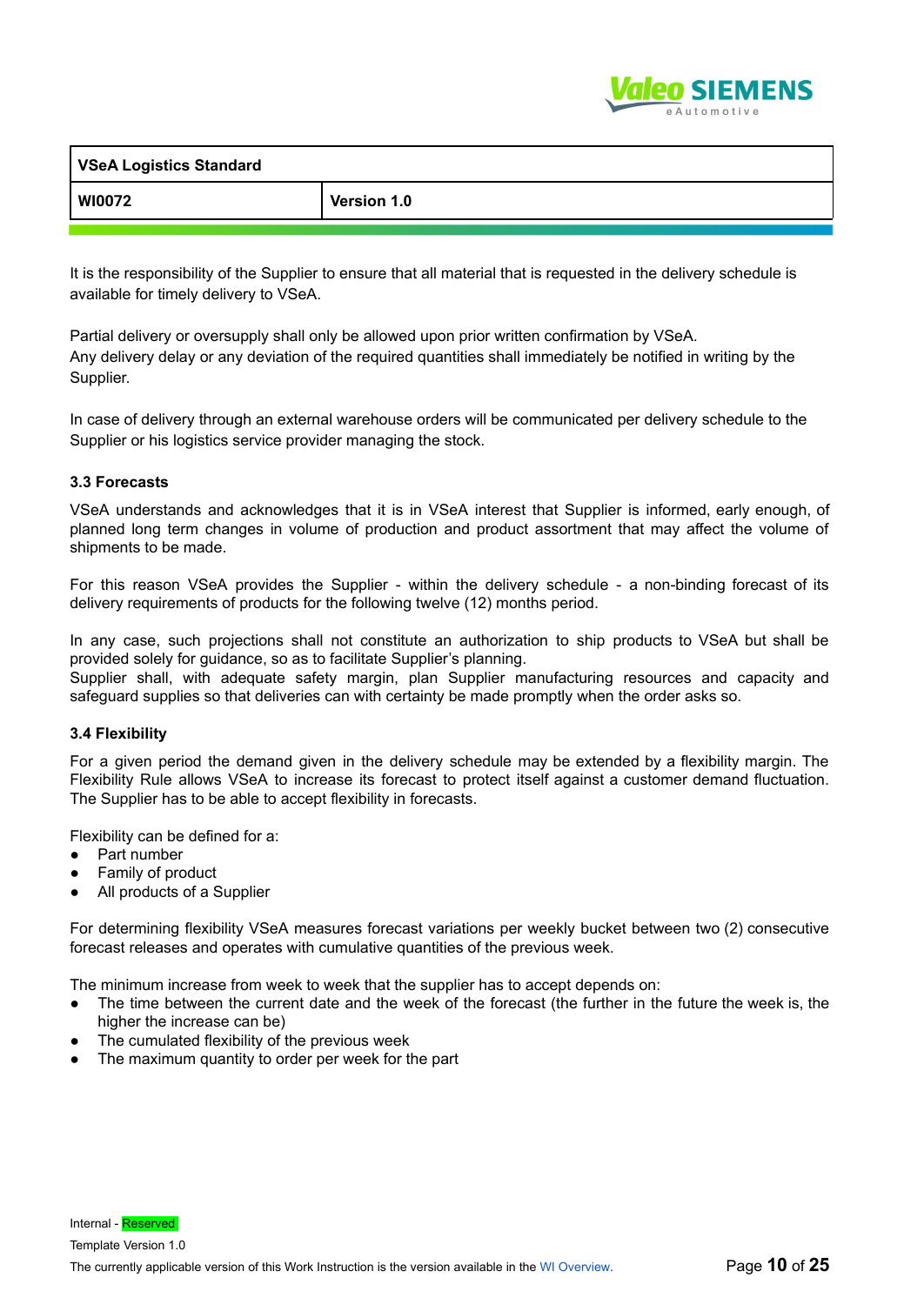

| <b>VSeA Logistics Standard</b> |             |
|--------------------------------|-------------|
| <b>WI0072</b>                  | Version 1.0 |

Unless expressly otherwise agreed in the "Logistics Protocol", Supplier shall ensure the following flexibility for the required quantities:

| <b>Current Period</b>                   | fixed, no flexibility |
|-----------------------------------------|-----------------------|
| Current Period +1 week                  | $+5%$                 |
| Current Period +2 weeks                 | $+10%$                |
| Current Period +3 weeks                 | $+15%$                |
| Current Period +4 weeks                 | $+20%$                |
| Current Period +5 weeks up to +12 weeks | $+30%$                |

#### **Handling the Flexibility Rule is explained in detail with examples in the document "Flexibility Rule".**

#### **3.5 Liability**

The liability rule manages forecast decreases in order to protect the supplier against obsolescence and slow moving inventory when VSeA decreases its demand.

For each product provided by the Supplier a liability horizon is defined for:

- The full value of the product (Finished Goods) Production Release
- A partial value of its raw material Material Release

Upon Supplier's request, VSeA is committed to buy the maximum cumulated quantity requested for a week within the liability horizon when it is not consumed within the defined liability horizon and subsequent consumption time.

Liability parameters (liability horizon and consumption time for finished goods and raw materials) are defined in the "Logistics Protocol" or if requested in the "Liability Form".

In order to request the application of the liability rule a formal document called the "Liability Form" has to be established between the Supplier and VSeA.

Unless agreed otherwise in the Logistic Protocol the standard is set with two weeks for production release and four weeks for material release.

#### **Handling the Liability Rule is explained in detail with examples in the document "Liability Rule".**

#### **3.6 Capacity Management**

In order to deliver parts to VSeA without stock out, Suppliers must have implemented and demonstrated the production capacity agreed in the "Specific Requirements File".

If the forecasts over a given period exceed the Supplier's production capacity agreed in the "Specific Requirements File" and the Supplier cannot provide the additional demand, then the Supplier must warn the VSeA Buyer and Logistics Manager. (See 2.3.3 **Obligation to give Information**)

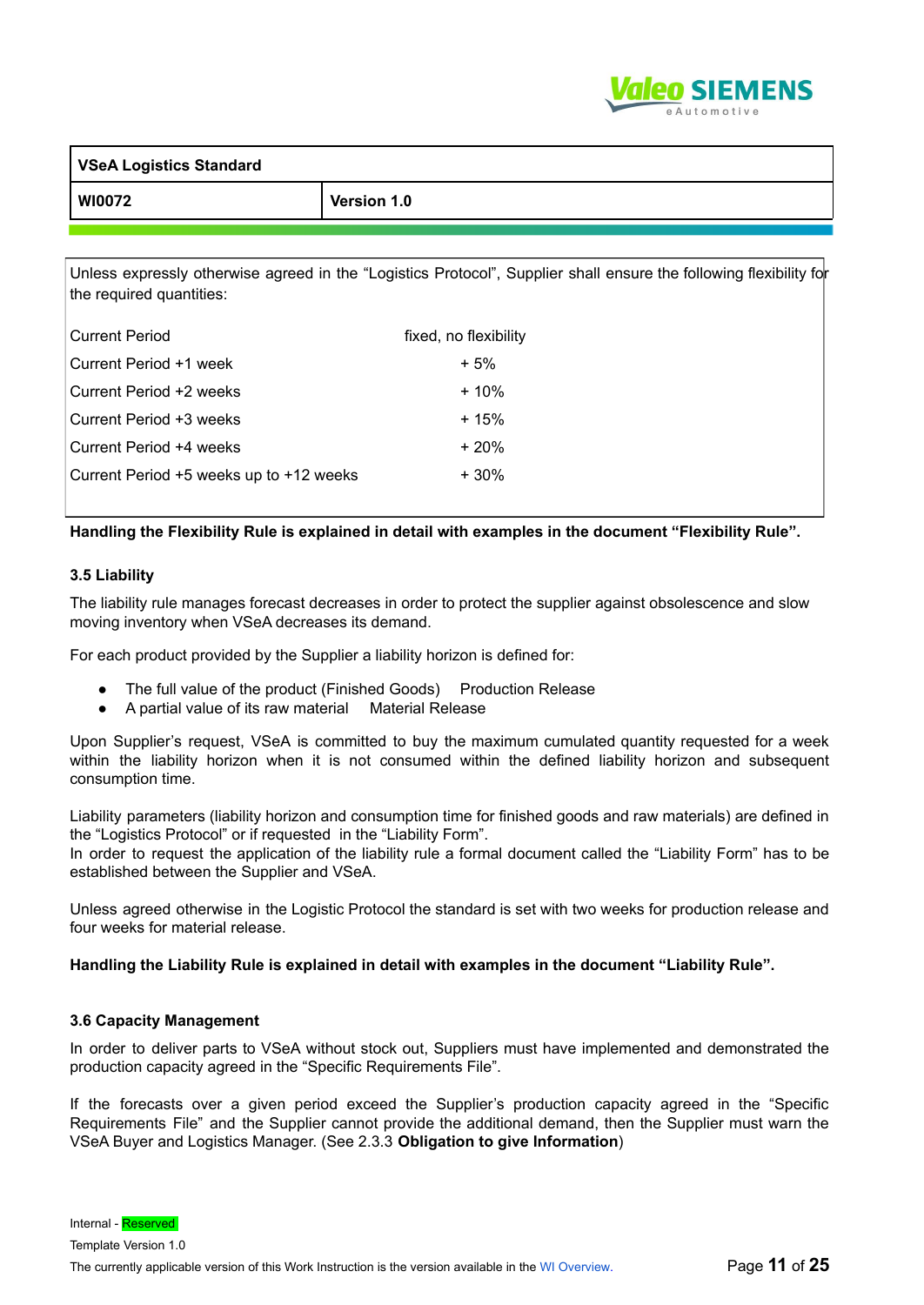

| <b>VSeA Logistics Standard</b> |             |
|--------------------------------|-------------|
| <b>WI0072</b>                  | Version 1.0 |

#### **3.7 Contingency Plan**

A contingency plan includes all preventive and curative actions that the Supplier starts to ensure his deliveries to VSeA in the event of risks. It also favors a quick response to incidents (clear timetable, anticipated production, stocks, necessary working days etc.).

To anticipate potential important incidents due to social perturbations, critical process breakdown, etc. the Supplier must set up a contingency plan.

## **4. Physical Flow**

#### **4.1 General Information on Transportation**

The standard Incoterm for incoming deliveries applied by VSeA is FCA (Free Carrier), referring to ICC Incoterms 2010. Upon request, VSeA may demand the supplier to operate with DAP (Delivered at Place) or other Incoterms.

The Incoterms may be used for all modes of transport, including multimodal.

It is the responsibility of the Supplier to ensure that all material that is requested in the delivery schedule is available at the time of pick-up. Suppliers must load only the quantity requested in the delivery schedule. It is strictly forbidden for a Supplier to ship more than the quantity ordered in the delivery schedule (see 3.2 Delivery Schedule).

The Supplier is responsible for shipment preparation (packaging, labeling, pallet preparation, truck loading, commercial and customs documentation as required, export customs clearance) and that documentation including labeling achieves conformity with the actual shipment content.

Shipping preparation must comply with FIFO rules. Suppliers must load according to the time window agreed in the "Logistics Protocol".

Depending on the specific key transportation parameters (volume, frequency, distance) VSeA will implement the following principles:

- Direct delivery with a dedicated truck
- Pick-up rounds from several Suppliers (milk-run loop)
- Indirect delivery with consolidation through cross-docking or through a dedicated warehouse

At the time of receipt of the goods VSeA will compare the delivery schedule to the goods actually received. In the event that the quantity received exceeds the quantity ordered, VSeA reserves the right to refuse the excess quantity. In case of under delivery, over delivery and damaged boxes VSeA will open a logistics incident (see 6.2 Supplier Logistics Incidents).

The control of incoming road, rail or sea transportation flows means that premium freight organization is also in the responsibility of VSeA. If the premium freight is the Supplier's responsibility, the costs therefore will be re-invoiced as per agreement between VSeA and Supplier.

#### **4.2 Obligations of the parties in relation to Transport under the FCA Incoterm**

Under the "Free Carrier" Incoterm, the Seller (Supplier) delivers the goods to the carrier or another person nominated by the buyer (VSeA) at the seller's premises or another named place. The parties are well advised to specify as clearly as possible the point within the named place of delivery, as the risk passes to the buyer at this point.

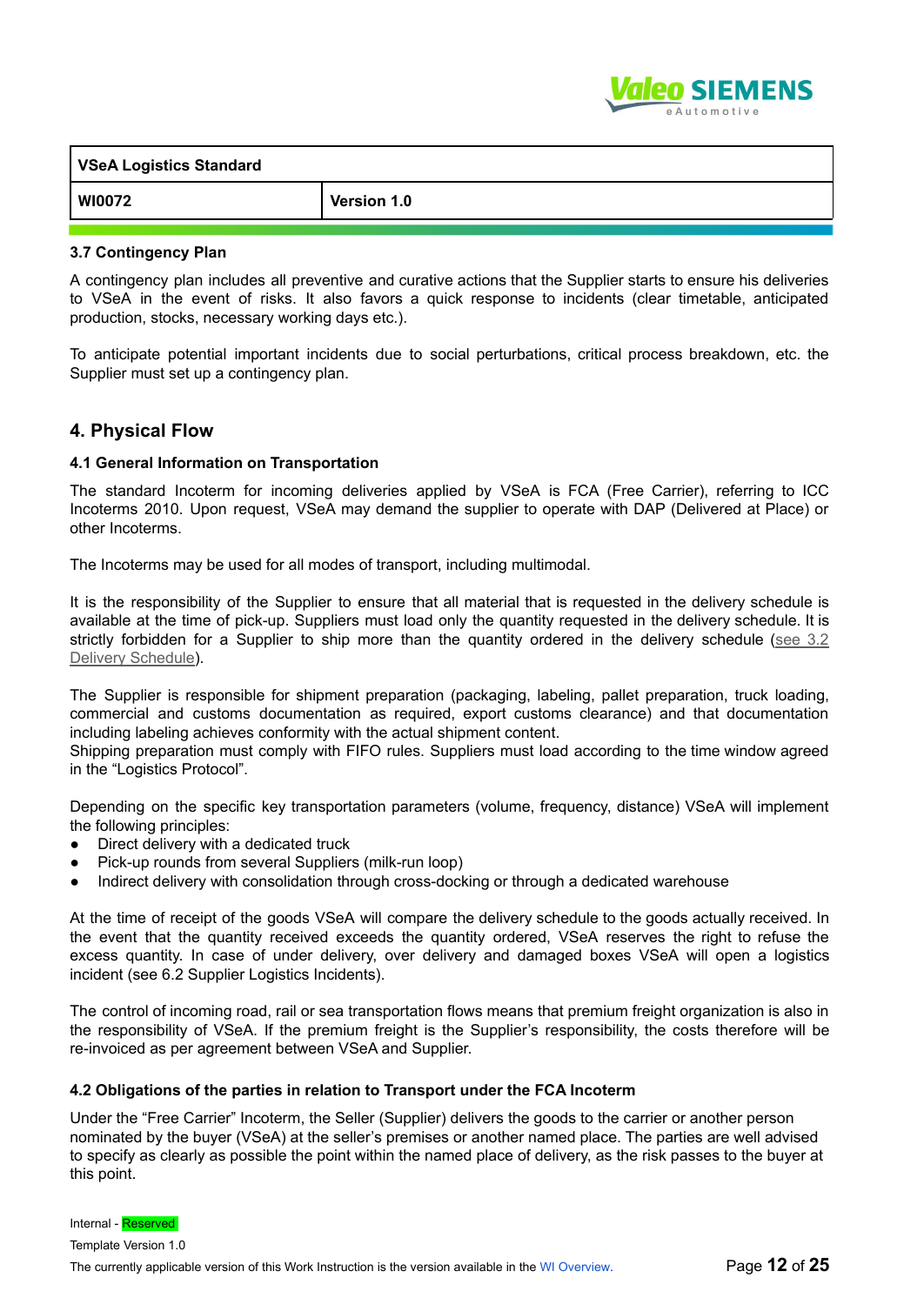

| <b>VSeA Logistics Standard</b> |             |
|--------------------------------|-------------|
| <b>WI0072</b>                  | Version 1.0 |

If the parties intend to deliver the goods at the Seller's premises, they should identify the address of those premises as the named place of delivery. If, on the other hand, the parties intend the goods to be delivered at another place, they must identify a different specific place of delivery.

The buyer (VSeA) pays the shipping costs and is responsible for transportation risks from the named place of delivery.

#### **4.3 Obligations of the parties in relation to Transport under the DAP Incoterm**

The Incoterm "DAP" means that the Seller (Supplier) delivers when the goods are placed at the disposal of the Buyer (VSeA) on the arriving means of transport ready for unloading at the Buyer's premises or another named place of destination. The parties are well advised to specify as clearly as possible the point within the named place of delivery, as the Seller bears all risks involved in bringing the goods to the named place and passes all risks to the Buyer at this point.

As a consequence, the Seller is responsible for all charges and risks in transit until the goods reach their agreed named place of destination.

#### **4.4 Delivery Documents**

A complete set of documents must be included in each shipment, with at least:

- **Delivery Note**
- Pick-up Order (if applicable)
- Transport Documents (CMR, Bill of loading etc.)
- Customs Documents (if applicable)

The set of required documents will depend on the applicable country rules, customs formalities and the selected mode of transport. A detailed list of the required documents will be defined in the "Logistics Protocol".

#### **4.5 Advanced Shipping Notice**

The Supplier generally sends a notification about a delivery as advance information alongside the actual delivery. These documents shall reflect the actual physical receipts.

When shipments are completed, Advanced Shipping Notices (ASN) are transmitted to VSeA through the parties corporate EDI-system or Web-EDI.

The mode of transmission for these communications is specified in the "Logistics Protocol".

#### **4.6 Transfer of Title**

The transfer of title to the goods is not connected to the transportation responsibility.

Transfer of title to the goods shall occur at the moment when the VSeA site withdraws the goods for installation in its production lines in accordance with the applicable delivery schedule.

The options of withdrawal will occur as follows:

- 1. When goods are supplied with a short transit time (1-2 days) the transfer of title occurs at the VSeA receiving location
- 2. When goods supplied through an external warehouse close to VSeA site (less than 1 day of transit time) the transfer of title occurs at the VSeA receiving location
- 3. When goods supplied through in-house consignment stocks the transfer of title occurs at the moment when VSeA transfers the goods/materials from the storage location to its production lines

Internal - Reserved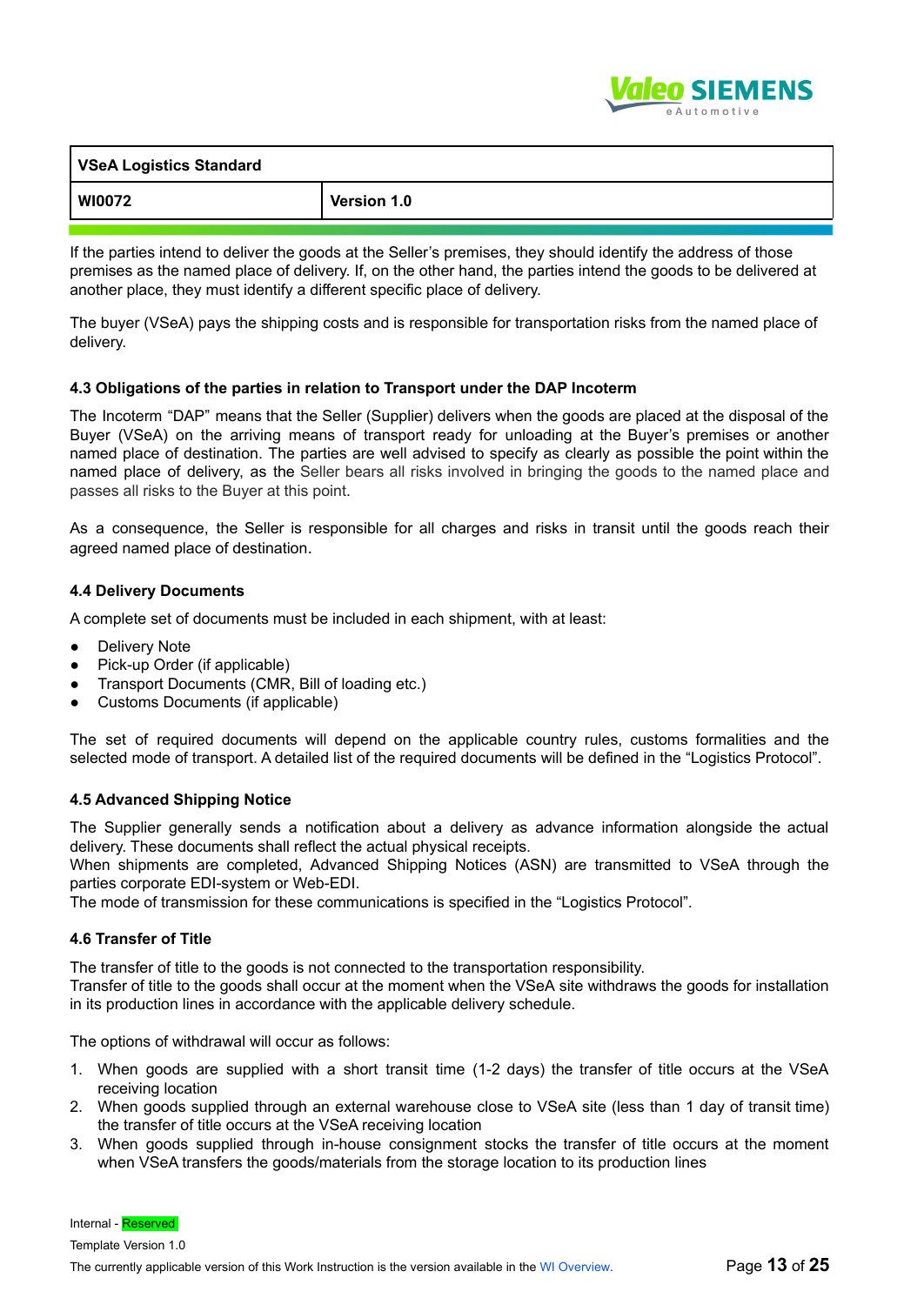

| VSeA Logistics Standard |             |
|-------------------------|-------------|
| WI0072                  | Version 1.0 |
|                         |             |

Based on the fact that goods in transit and consignment/safety stock continue to be owned by the Supplier, VSeA will at the request of the Supplier provide a report of materials pending to arrive, or in consignment to ensure full accounting compliance on the Supplier side.

#### **4.7 Warehousing**

Implementing a warehousing solution for material procurement flow is intended to:

- 1. absorb the variability of transportation frequencies
- 2. compensate the impact on inventory between VSeA and Supplier seasonal closures
- 3. respond to customer demand variability versus a long-distance Supplier lead times

Depending on which of the above cases occurs, a Supplier Advanced Warehouse (SAW), an external VSeA Warehouse Consignment Stock or in-house VSeA Consignment Stock may be appropriate.

A Supplier Advanced Warehouse must be close to a VSeA site (transit time less than 1 day), owned by the Supplier and in his full responsibility (management, surface, stock ownership, contract between Supplier and warehouse provider).

The logistics warehousing provider represents the Supplier. VSeA will have no contract with the warehousing provider.

The Supplier should respect VSeA logistics rules regarding stock level formalized in the "Logistics Protocol". In order to detect any shortage, the Supplier has to alert VSeA to any deviation from the contractual minimum stock thresholds.

#### **4.7.1 Safety Stock**

Supplier will analyze its capabilities in meeting the demand from VSeA. In cases where Supplier perceives operational risks and that could endanger the delivery to VSeA (such as machine or mold breakdowns, high level of rejects, etc.), Supplier will put in place an appropriate safety stock under its ownership.

This safety stock is in operational use, meaning that it shall be used for normal deliveries to VSeA and not only for deliveries in emergency cases. Safety stock only buffers for lack of flexibility and upstream capability. The storage management and deliveries must respect FIFO rules.

The safety stock as well as any changes to this stock have to be proposed by the Supplier and needs to be authorized by VSeA.

#### **4.7.2 Strategic Stock**

In specific cases, VSeA may require Supplier to put in place a strategic stock under its ownership, at a location specified by VSeA, in order to safeguard from any major external risk identified by VSeA.

The strategic stock as well as any changes to this stock proposed by Supplier needs to be authorized by VSeA.

The sizing of safety and strategic stock should be calculated based on current production and according to the latest forecast for three months ahead sent by VSeA.

These safety or strategic stocks has to be stored in standard packaging. The storage management must respect FIFO rules. If the shortage is caused by VSeA, Supplier may use alternative packaging, if not, Supplier has to repack internally from alternative to standard packaging.

Internal - Reserved

Template Version 1.0 The currently applicable version of this Work Instruction is the version available in the WI Overview. Page **14** of **25**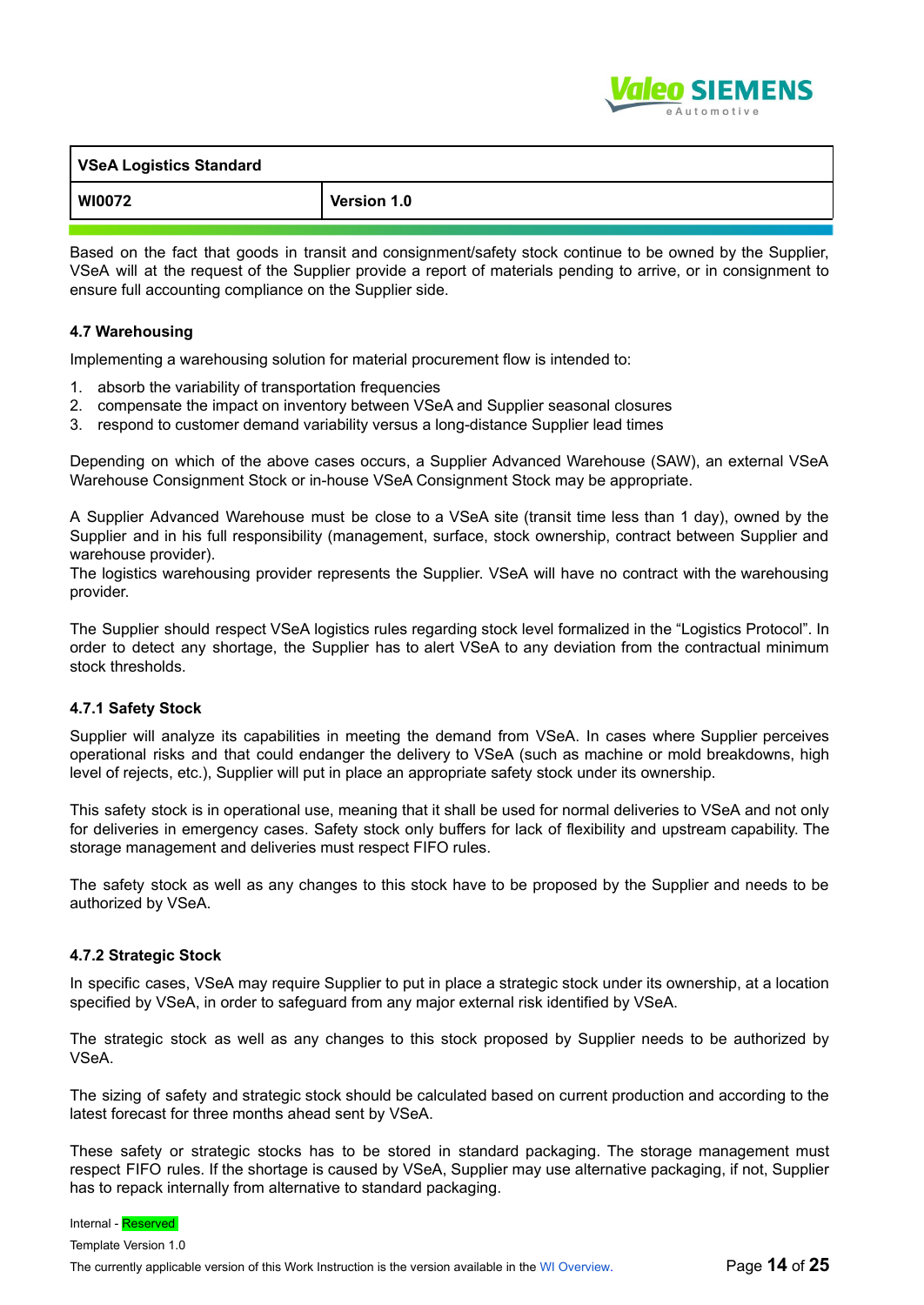

| <b>VSeA Logistics Standard</b> |             |
|--------------------------------|-------------|
| WI0072                         | Version 1.0 |

#### **4.7.3 Supplier Closure**

If the Supplier site is closed during a VSeA working period, the Supplier shall maintain all its obligations during Supplier closure and has to make sure that the quantities announced in the delivery schedule are available for delivery. The Supplier shall not derogate from logistics service levels unless upon prior written agreement during Supplier closure. The period of Supplier's closure has to be known and validated by VSeA at least one month before Supplier's closure.

If Supplier uses a different site for this period, the location of this site cannot generate extra costs for VSeA. The use of this site is at Supplier expense.

The products delivered during the closure must be labeled as defined with VSeA. The EDI links have to be maintained during the closing period. Any gap in labeling and EDI must be covered by a written deviation request sent in advance by the Supplier.

The quantity to be stored in this site has to cover the quantity required during the Supplier closure period by the last forecast communicated by VSeA and the potential flexibility during the closing period.

At the beginning of each calendar year, the Supplier must communicate to VSeA its closure calendar, so VSeA can be aware when transportation will have to be reviewed. Any modification must be communicated immediately in a formal way (letter or Email) to VSeA. The Supplier has to make sure to receive an acknowledgement of receipt from his VSeA counterpart.

#### **4.8 Packaging**

#### **4.8.1 General Information on Packaging**

The function of packaging is to preserve parts quality by protecting the components and comply with VSeA safety rules. In that context, the Supplier must take all necessary measures to guarantee a delivery without damage in clean packaging.

Both for quality and environmental reasons, the orientation is to receive components in returnable packaging approved by VSeA. The selected packaging is property of VSeA and will be provided by VSeA to the Supplier.

In some cases, for economical reasons, for backup or generally sea freight, cardboard packaging is used. If the cardboard is used as back-up packaging, the quantity of parts must be equal to the returnable packaging out of ordering reasons.

The cardboard sizes must then meet the VDA/Odette or overseas standards to fit the vehicle or sea container sizes and comply with VSeA safety rules.

Cardboard boxes with removable covers/lids are mandatory to preserve parts quality. For safety reasons, cardboard boxes with flaps are forbidden due to the usage of knives by our operators to open cardboard at the point of use.

Component's packaging is palletized for optimal picking, by default on its smaller side, allowing operators to work with both hands at the same time.

The Supplier has to prepare the packaging proposal and agree it with the respective VSeA Logistics Planner. Packaging proposal must follow the requirements described in the separate "Packaging Guideline" and has to be reflected as detailed and accurate as required in the "Packaging Specification" data sheet.

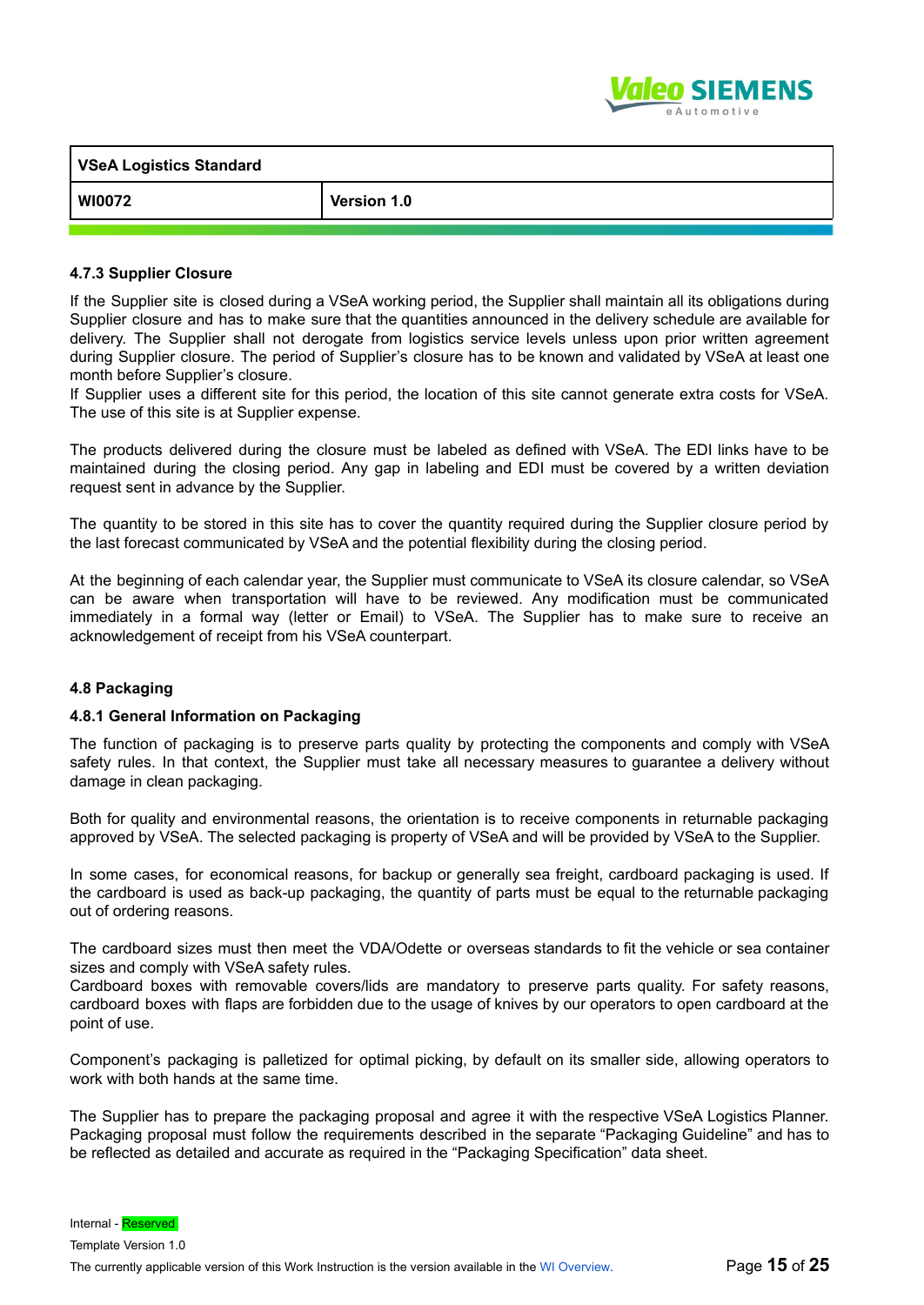

| VSeA Logistics Standard |             |  |
|-------------------------|-------------|--|
| <b>WI0072</b>           | Version 1.0 |  |

Any modification compared to the agreed packaging has to be submitted and formalized to the responsible Logistics Planner for validation. In case of deliveries to several VSeA sites, this validation has to be done by each site before application

#### **More detailed information about the packaging requirements is described in the "Packaging Guideline" by VSeA.**

#### **4.8.2 Common Considerations on Packaging**

- Standard packaging should be returnable packaging
- Handling Units should be stackable
- Maximum height of handling unit is 1000 mm
- Maximum weight per handling unit is 500 kg
- Maximum weight of a packaging unit (including packaging material) is 12 kg
- Additional protection through sub packaging (e.g. trays, cushioning) is supplier's responsibility
- Wooden material must follow ISPM 15 regulations
- Cardboard boxes must have a removable cover/lid
- Incomplete containers are forbidden
- Mixed Parts in a box are not allowed, unless they are a set

#### **4.8.3 Packaging Loop**

For any new projects VSeA will provide the returnable packaging.

VSeA and Supplier will jointly define the number of returnable containers required for the loop based upon lead times, delivery frequency, inventories and consumption rate. VSeA will in no case fund returnable containers beyond the agreed loop size.

VSeA and Supplier will set up strict inventory management for incoming and outgoing containers. Containers are under the responsibility of both, VSeA and Supplier, depending upon where they are in the loop. The Supplier cannot use these returnable containers for any other flow than for deliveries to VSeA.

Therefore they should not be used for:

- The inner production circulation
- The intermediate storage of half-finished parts
- Stockpiling
- Providing of sub-Suppliers

By default the empty containers are delivered to the Supplier's production location.

If the Supplier would need additional packaging to manage other usages, the Supplier has to buy its own boxes and make sure that the two packaging loops will never be mixed. The Supplier has to ensure a strict inventory control of this additional loop. VSeA will never compensate the loss of this supplier-owned packaging

If returnable packaging is damaged or missing, the Supplier must report it to the corresponding VSeA site that will evaluate if a replacement is conceivable.

In case of a stock-out of returnable containers, Supplier must contact the VSeA procurement department of each plant delivered who can authorize deliveries in back-up packaging.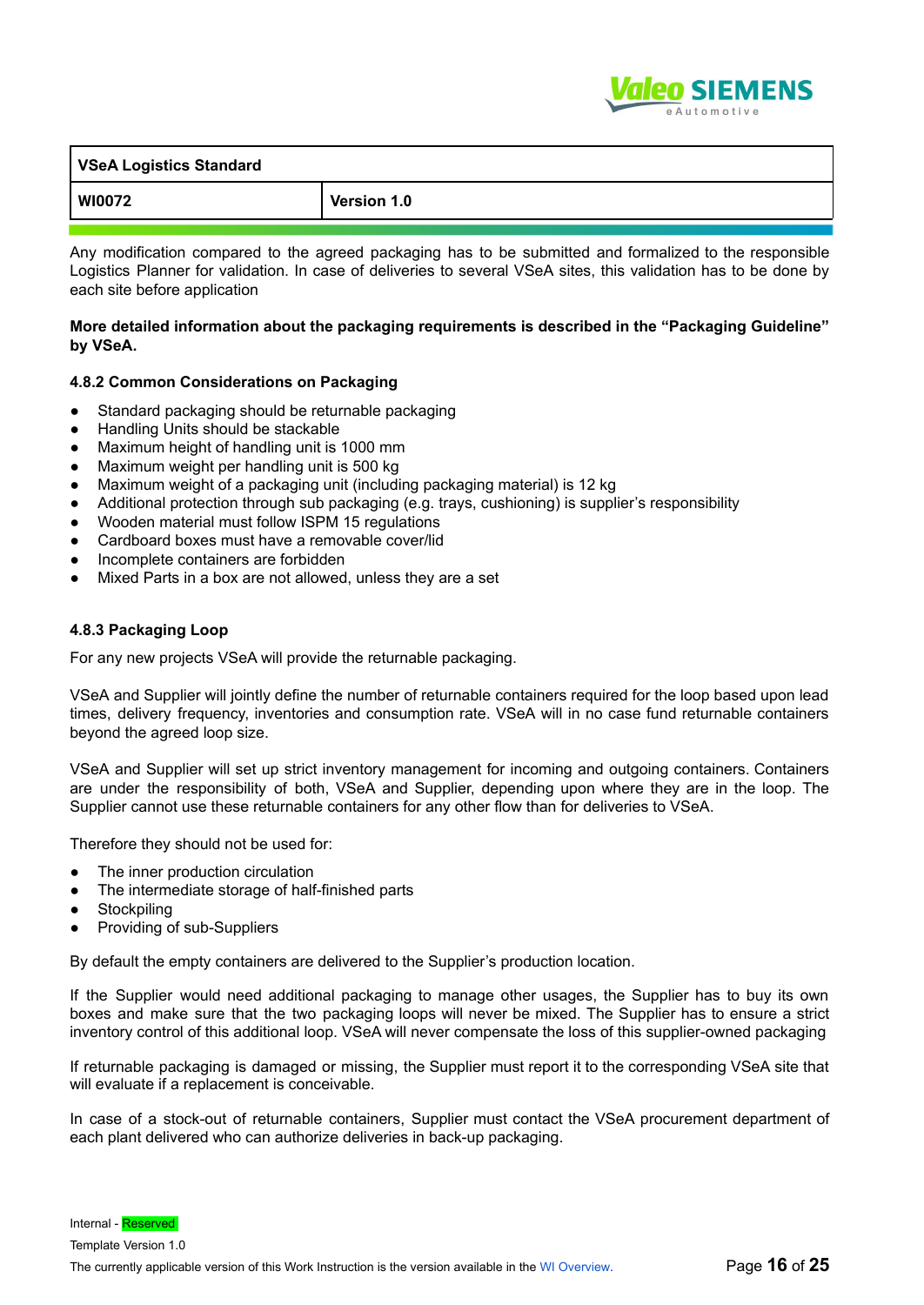

| <b>VSeA Logistics Standard</b> |             |  |
|--------------------------------|-------------|--|
| WI0072                         | Version 1.0 |  |

#### **4.9 Labeling**

All deliveries should always be labeled in such a way that all products can be clearly identified. VSeA requires all suppliers to use labels for each Handling Unit (pallets, racks) and Packaging Unit (container, cardboard boxes) according to the VDA 4994 recommendation or respectively Odette standard (OTL1 for Handling Units, OTL3 for Packaging Units).

Labels and other identification marks on the delivered container shall always be placed visible, fixed safely and be machine-readable. In the event that returnable containers are used, labels shall be fixed in a way that they can be removed without leaving any residue.

Information printed on handling and Packaging unit labels should be consistent with the information sent with the ASN message.

#### **More detailed information about the labeling requirements of VSeA is described in the document "Labeling Requirements".**

#### **4.9.1 Labeling of Handling Units**

Handling Units (e.g. pallets, racks) shall be marked with a master label based on VDA recommendation 4994 or Odette standard.

Global Transport Label (VDA 4994) - prefered Global Transport Label (VDA 4902) - older Version



| [1] Warenempfaen ger-Kurzadresse                              | (2) Abladestelle - Lagerort - Verwenungsschluessel |                                                   | (3) Shipping Note   f4R):  | 20111597                            |                 |
|---------------------------------------------------------------|----------------------------------------------------|---------------------------------------------------|----------------------------|-------------------------------------|-----------------|
| <b>Valeo Siemens</b>                                          | ٠                                                  | ٠                                                 | Purchase Order Number (K): | 12345678                            |                 |
|                                                               | (6) Part Number (P):                               |                                                   | Add Jr/o (20P):            |                                     |                 |
|                                                               | 071383786-0000                                     |                                                   | Expiry Date (14D):         | 20120128                            | MS-Level (Z): N |
|                                                               | (9) Quantity (Q)                                   | (10) Part Name:<br>Axiallager                     |                            |                                     |                 |
|                                                               | 3000                                               | (11) Man. Part No.; (1P).<br>Crdering Code (31P): |                            | T137801<br>A2C53440244              |                 |
| [12] Packaging Unit - Reference:<br>225026<br>Suppler-ID (V): | Package-ID (35): SC 08016141701                    | Man. Loc.: (10V):                                 |                            | <b>DEU-SCHWAIG</b>                  |                 |
|                                                               |                                                    | [13] Date Code (6D):<br>20110315                  |                            | $(14)$ Index $\mathcal{CP}$ :<br>AA |                 |
|                                                               |                                                    | (16) Batch Number:                                |                            |                                     | [Special mark)  |

#### *Example: label based on ODETTE standard (200 x 85 mm) printed on paper 160 g/m<sup>2</sup>*

The following content shall be mandatory on the label:

- 1. Receiving plant of the Ordering Entity, short address
- 2. Unloading Point
- 3. Shipping Note Number; Purchase Order Number
- 4. 2D Datamatrix Code

Internal - Reserved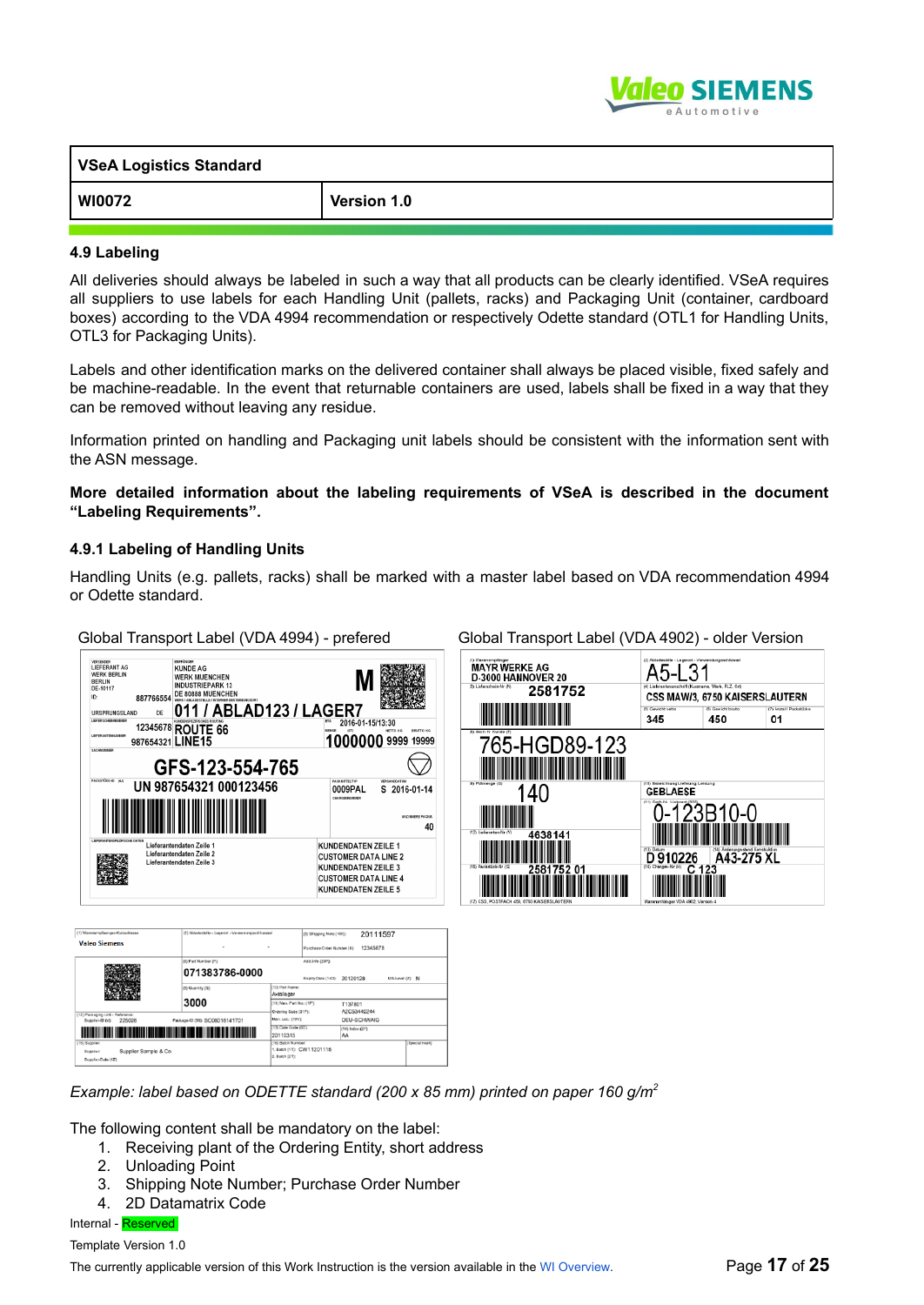

| <b>WI0072</b>                            | Version 1.0 |
|------------------------------------------|-------------|
|                                          |             |
| Part Number of the Ordering Entity<br>8. |             |

- 9. Quantity contained in the Unit Load
- 10. Part Name
- 11. Manufacturer Part Number
- 12. Supplier ID number; Package-ID number
- 13. Date Code
- 15. Supplier Name
- 16. Batch Number

The label shall be placed safely on the pallet so that it is protected against loss and damage. In this regard, the usage of translucent protective pockets is recommended.

#### **4.9.2 Labeling on Packaging Units**

In addition to the label on handling units as described above, an additional single label on each of the smallest packages (e.g. small load carrier container, cardboard box) is mandatory – also based on VDA recommendation or Odette standards. These packages usually do not contain any additional sub-packaging. In case of a "Dry Pack", the protective packaging or the protective bag encloses the smallest package unit.

KLT Label (VDA 4992)

...

## **Odette**

| [1] Warenempfaen ger-Kurzadresse                                          | (2) Abladestelle - Lagerort - Verwenungsschluessel |                                                  | (3) Shipping Note   f4R):  |                                     | 20111597           |                 |               |
|---------------------------------------------------------------------------|----------------------------------------------------|--------------------------------------------------|----------------------------|-------------------------------------|--------------------|-----------------|---------------|
| <b>Valeo Siemens</b>                                                      | ٠                                                  | ٠                                                | Purchase Order Number (K): |                                     | 12345678           |                 |               |
|                                                                           | (8) Part Number (P):                               |                                                  |                            | Add Jrfo (20P):                     |                    |                 |               |
|                                                                           | 071383786-0000                                     |                                                  | Expiry Date (14D):         | 20120128                            |                    | MS-Level (Z): N |               |
|                                                                           | (9) Quantity (Q)                                   | 10) Part Name:<br>Axiallager                     |                            |                                     |                    |                 |               |
|                                                                           | 3000                                               | [11] Man. Part No.: (1P)<br>Crdering Code (31P): |                            | T137801<br>A2C53440244              |                    |                 |               |
| [12] Packaging Unit - Reference:<br>225026<br>Supplier-ID (V):            | Package-ID (35): SC 08016141701                    | Man. Loc.: (10V):                                |                            |                                     | <b>DEU-SCHWAIG</b> |                 |               |
|                                                                           |                                                    | [13] Date Code (6D):<br>20110315                 |                            | $(14)$ Index $\mathcal{CP}$ :<br>AA |                    |                 |               |
| (15) Supplier:<br>Supplier Sample & Co.<br>Suppler:<br>Suppler-Data (12): |                                                    | 16) Batch Number.<br>2. Batch (21):              | 1. Batch (1T): CW1 1201115 |                                     |                    |                 | Special mark) |

*Example: label based on ODETTE standard (200 x 85 mm) printed on paper 160 g/m<sup>2</sup>*

The following content shall be mandatory on the label:

- 5. Receiving plant of the Ordering Entity, short address
- 6. Unloading Point
- 7. Shipping Note Number; Purchase Order Number
- 8. 2D Datamatrix Code
- 14. Part Number of the Ordering Entity
- 15. Quantity contained in the Unit Load
- 16. Part Name
- 17. Manufacturer Part Number
- 18. Supplier ID number; Package-ID number
- 19. Date Code
- 17. Supplier Name
- 18. Batch Number

The label shall be placed safely on the pallet so that it is protected against loss and damage. In this regard, the usage of translucent protective pockets is recommended.

Internal - Reserved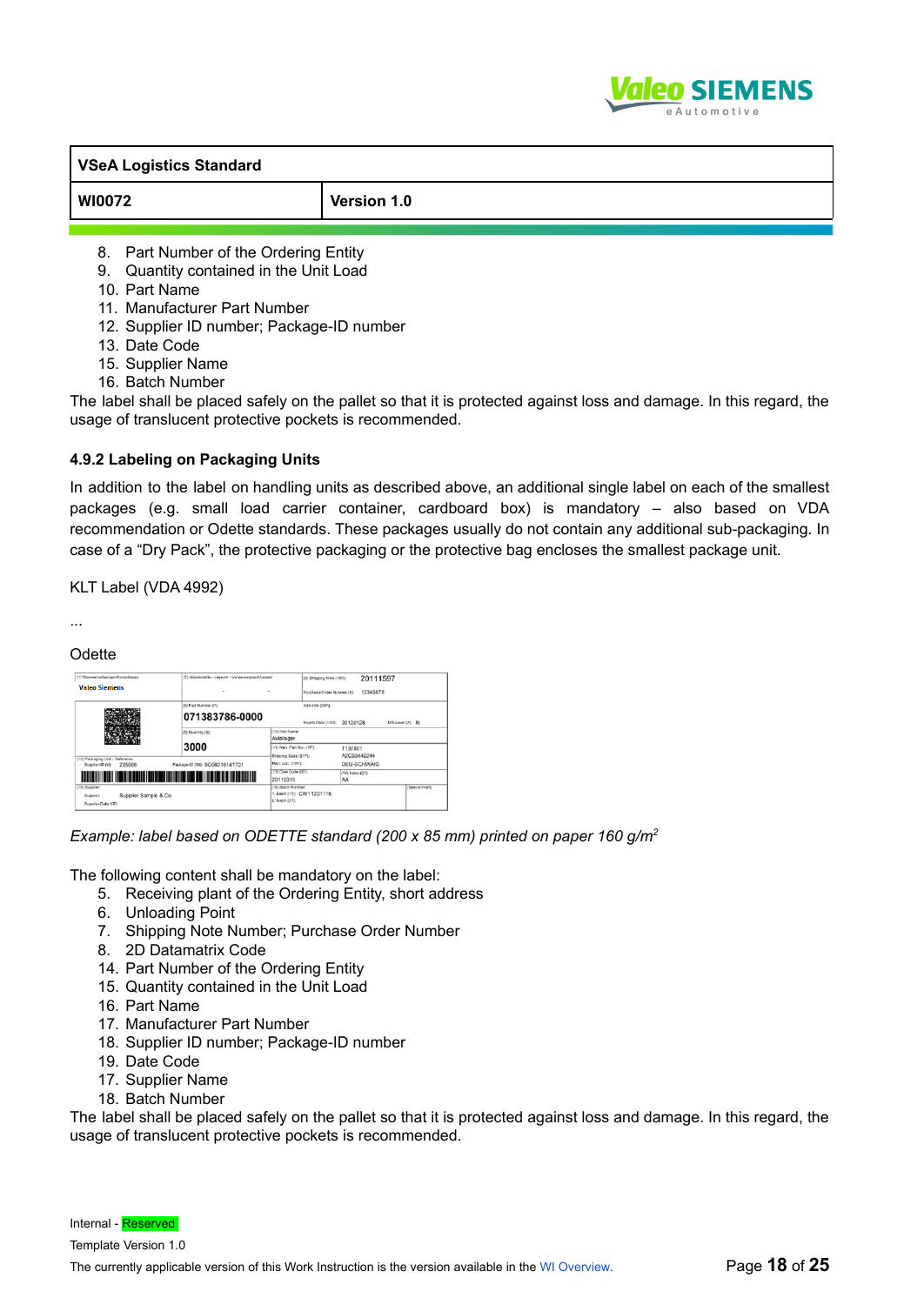

| VSeA Logistics Standard |             |
|-------------------------|-------------|
| WI0072                  | Version 1.0 |

#### **4.9.3 Labeling for electrical and electronic equipment**

Upon request, especially for electric or electronic parts, a so-called MAT-Label for Packaging Units is required by VSeA.

|                         | Part.No.:<br>Quantity: 1000<br>Index: | 3381320005<br>01                                                     | Moisture:           | - 5 |
|-------------------------|---------------------------------------|----------------------------------------------------------------------|---------------------|-----|
|                         | Add.Info:                             | Date Code: 20110315                                                  | Exp.-Date: 20120314 |     |
|                         |                                       | Man. Loc.: CHN-SHENZHEN<br>1 Batch: 750160430<br>2. Batch: 750160544 |                     |     |
| Part Name:              | 10KOhm 5%                             |                                                                      |                     |     |
| Shipping Note: 122584   |                                       | Purchase: 5512345678                                                 |                     |     |
| Supplier-ID:            | 8328826                               | Package-ID: S123456789012                                            |                     |     |
|                         | Ord. Code: A2C5318163202              |                                                                      |                     |     |
| Man. Part No.: GIT76883 |                                       |                                                                      |                     |     |
|                         | Supplier-Data: 40132241-02-PCL        |                                                                      |                     |     |
| Supplier.:              | Supplier Sample & Co.<br>. <b>. .</b> |                                                                      |                     |     |

*Example of MAT-Label*

The following label content is mandatory:

- Part Number of the Ordering Entity
- Quantity contained in the Smallest Package Unit
- Moisture Level (for electronic parts)
- Date Code
- Expiry Date
- Batch number
- Part Name
- Shipping Note Number
- Purchase Order Number
- Supplier ID
- Package-ID
- Supplier Name

Furthermore, if the part is subject to EU 2002/95/EC, a symbol for RoHS compliance shall be printed on the MAT-Label. In such event, the following marking for RoHS compliance shall be used.

If the printing of the RoHS symbol is not possible, the marking with "RoHS" is allowed in an alternative way which has to be agreed in writing in advance with the receiving plant of Ordering Entity.



*Example of a symbol for RoHS compliance*

The technical requirements of the MAT-Label are described in detail in the document "Requirements on Marking of Goods and Accompanying Information for Purchased Production Parts; Version 2.6" made available by VSeA.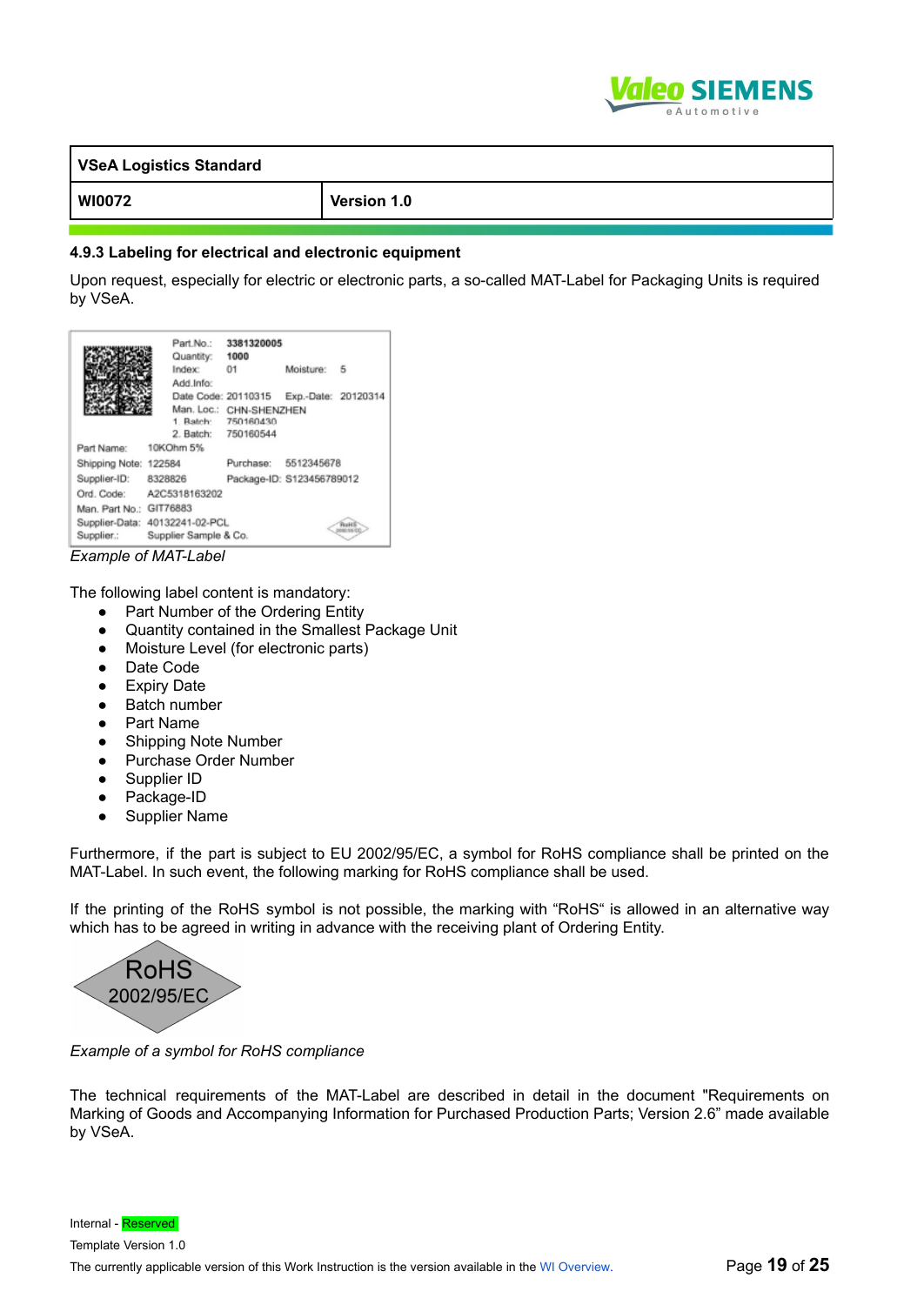

| VSeA Logistics Standard |             |  |
|-------------------------|-------------|--|
| WI0072                  | Version 1.0 |  |

#### **4.10 Traceability**

Where batch traceability applies, the Supplier must be able to provide VSeA with information for the following purposes:

- Trace back manufacture details from batch identification (backward traceability) for tracing any incident back to its manufacture origins for tracing the quality of products
- Find population from batch manufacture log (forward traceability)

Where unit traceability applies, the same principle holds, with part-by-part identification following VSeA specifications.

# **5. Export Control and Customs**

#### **5.1 General Information on Export Control and Customs**

In each country, Customs is a governmental tax agency with three main missions:

- 1. Collecting duties and taxes, Customs also plays an economic role based on international set of rules which improve fluidity, safety and quality in the flow of goods;
- 2. Fighting against fraud and major international trafficking (counterfeit products, drugs, arms, fraud to agricultural policy, etc.), protecting security and public health;
- 3. Protecting the environment (various forms of pollution ...) or national heritage (control of exchange of works of art, collectibles and antiques ...).

Customs must be cleared for every international flow of goods:

- at the point of exit of the goods of the country: Export Customs
- at the point of entry of the goods into the destination country: Import Customs

In his own country:

- exporter will always be legally accountable to his national fiscal administration
- importer will always be legally accountable to his national fiscal administration

That is why exportation customs must be under Supplier control and importation customs must be under customer control.

#### **5.2 Compliance with Export Control Regulations**

The parties shall strictly comply with European Union (hereafter "EU"), United States of America (hereafter "US") and all other applicable export control and sanction laws and regulations ("Export Control Regulations"). The Supplier must, upon request by VSeA, be able to deliver any information and data needed by VSeA to comply with all applicable Export Control Regulations, e.g. the export control list number or the Export Control Classification Number pursuant to the U.S. Commerce Control List (ECCN). Neither Party shall be obligated to fulfill the order if such fulfillment is prevented by any impediments arising out of national or international Foreign Trade Regulations or any embargoes or other sanctions.

If questions or problems arise relating to customs issues, the Supplier undertakes to clarify these with VSeA prior to the delivery.

#### **5.3 Obligations of the parties in relation to Customs under the ICC Incoterms® 2010**

In compliance with the ICC Incoterms® 2010 used by VSeA:

The Seller (Supplier) must provide a commercial invoice in conformity with the contract of sales and any other evidence of conformity that may be required by the contract.

# Internal - Reserved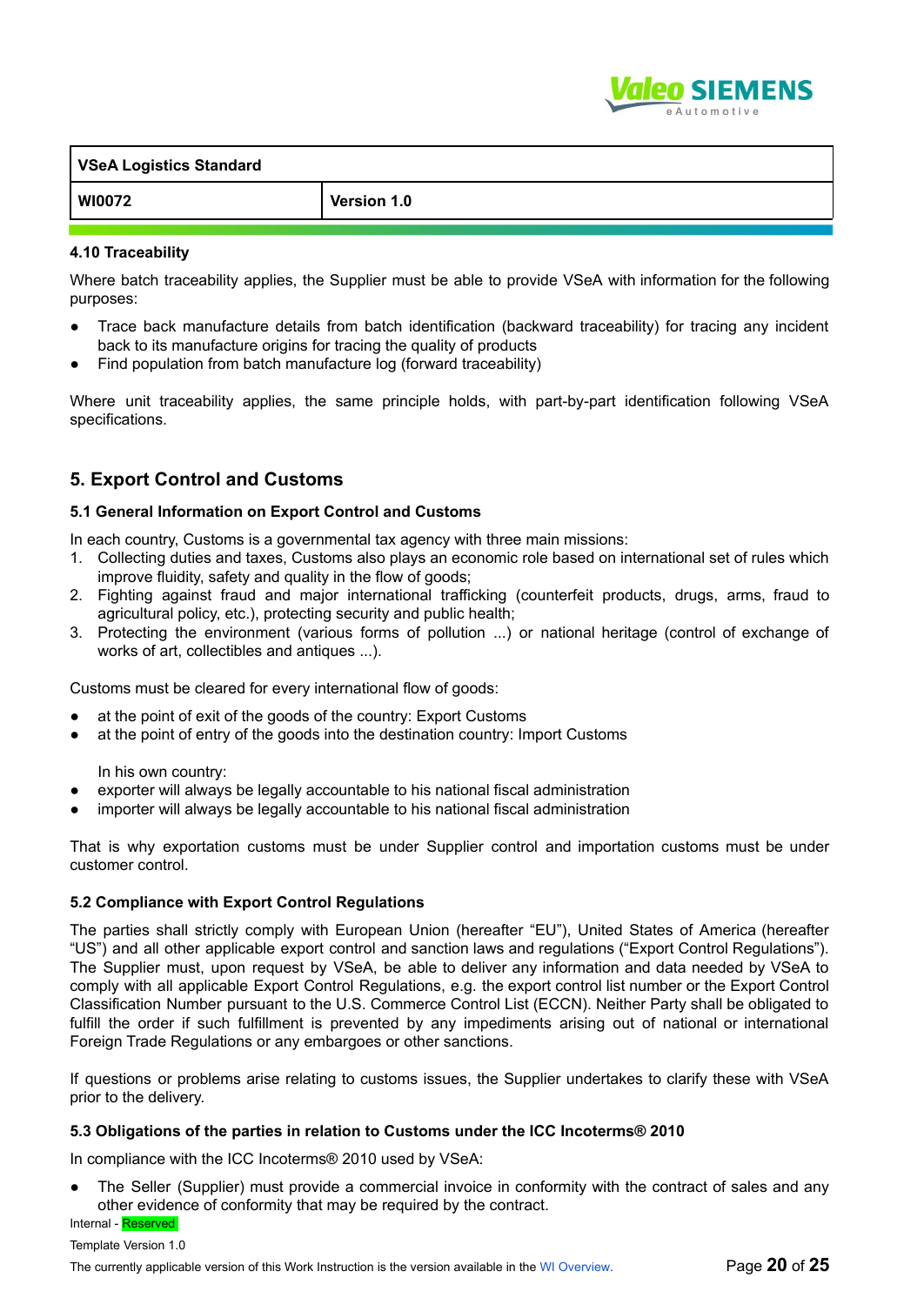

| WI007 |  |
|-------|--|

**Version 1.0** 

- Where applicable, the Seller (Supplier) must obtain, at its own risk and expense, any export license or other official authorization and carry out all customs formalities necessary for the export of the goods.
- The Seller (Supplier) must pay: where applicable, the costs of customs formalities necessary for export, as well as all duties, taxes, and other charges payable upon export
- The Seller (Supplier) must pay the costs of those checking operations (such as checking quality, measuring, weighing, and counting) that are necessary for the purpose of delivering the goods in accordance with the "named place of delivery", as well as the costs of any pre-shipment inspection mandated by the authority of the country of export.
- The Seller (Supplier) must, where applicable, in a timely manner, provide to or render assistance in obtaining for the Buyer (VSeA), at the Buyer's request, risk and expense, any documents and information, including security-related information, that the Buyer needs for the import of goods and/or for their transport to the final destination."
- After the arrival of the goods in the country of destination, the customs clearance in the importing country needs to be completed by the Buyer (VSeA) at his own cost and risk, including all customs duties and taxes.

#### **5.4 Further Obligations by the Supplier in relation to Customs**

Customs clearance of the export is the duty of the Supplier. The Supplier is responsible for the correct preparation of customs documents according to the current legal status in each case as well as for the proper customer planning (tariff classification) for the goods being imported into the recipient country. All paperwork and documents required for the cross-border shipments (especially preference certificates) must be produced at Supplier's costs and be available for VSeA. The Supplier is charged for any costs and consequential losses as a result of missing or incorrect customs documents and / or customs planning (e.g. duties with incorrect preference certificates). Upon request of VSeA, the Supplier undertakes to provide a detailed certificate of origin for the delivered parts according to the current import regulations.

The Supplier undertakes to list the export classification for each position on all delivery notes and invoices. These include (upon request) labeling in accordance with European and American export law, declaration of the European export list number (AL) and declaration of the American Export Control Classification Number (ECCN) in so far as the goods concerned are subject to American export law. The statistical commodity code and the country of origin according to commercial law should be documented on every delivery note and invoice.

Suppliers importing VSeA packaging in temporary admission mode and exporting parts in VSeA packaging must act in compliance with applicable local customs legislation in particular in relation to the export of such the temporarily admitted packaging.

#### **6. Supplier Performance**

#### **6.1 Supplier Service Rate**

The Supplier Service Rate (SSR) indicator measures the level of delivery performance of a Supplier to VSeA sites.

It measures the ratio of the Number of pick-up order Lines On Time In Full, against the Number of "pick-up order" Lines Requested.

This indicator is measured in % at each delivery, so against each pick-up order, and calculated as following:

Internal - Reserved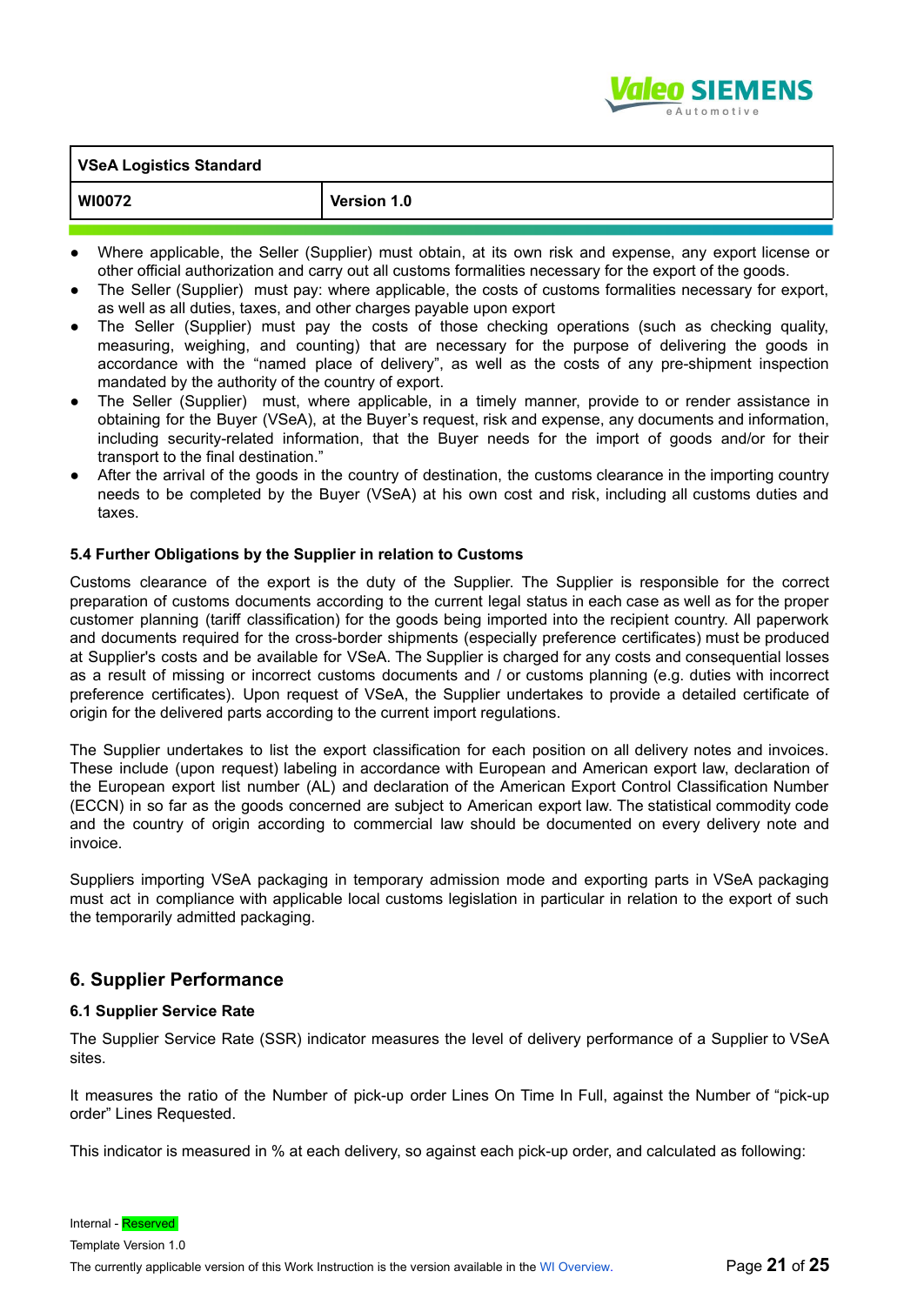

**WI0072 Version 1.0**

$$
SSR = \frac{NLOTIF}{NLR} \text{ in } \%
$$

- **NLOTIF:** Number of pick-up order Lines On Time In Full
	- $\circ$  Right quantity quantity quantity as defined in the pick-up order<br> $\circ$  Right time sine slot defined in the pick-up order
	- $\circ$  Right time time slot defined in the pick-up order<br> $\circ$  Right place place defined in the pick-up order
	- place defined in the pick-up order
- **NLR:** Number of pick-up order Lines Requested by VSeA
	- $\circ$  A pick-up order line is: 1 Supplier, 1 pick-up order, 1 part number, 1 quantity ordered, 1 time slot (date/hour)

The service rate indicator for a Supplier over a period (for example a month) is the rating of cumulative NLOTIF divided by the cumulative NLR.

SSR consolidated =  $(\Sigma$  of all NLOTIF) /  $(\Sigma$  of all NLR) in %

Every month, the Supplier Delivery Performance is published as part of the Supplier performance.

#### **6.2 Supplier Logistics Incidents**

VSeA expects from Supplier to deliver the right products, with the right quantity, in the right numbers, at the right time, at the right place. Any deviation will give rise to a Logistics Incident Notification through the VSeA Logistics Team.

In the case of defective products, Supplier will need to replace those products within recover lead-time and at the cost to the Supplier (lead-time is defined between the partners in the "Logistics Protocol").

The Supplier will organize and pay for the possible extra logistics cost to correct his own failures or failures from it haulers and to prevent stock-outs at the VSeA site. In any case of a Logistics Incidents, VSeA reserves the right to invoice an expense allowance.

All line stops due to non-conform deliveries by Supplier, as well as any line stops of or special shipments to the customer of VSeA that have arisen from these non-conform deliveries by Supplier will be invoiced to Supplier.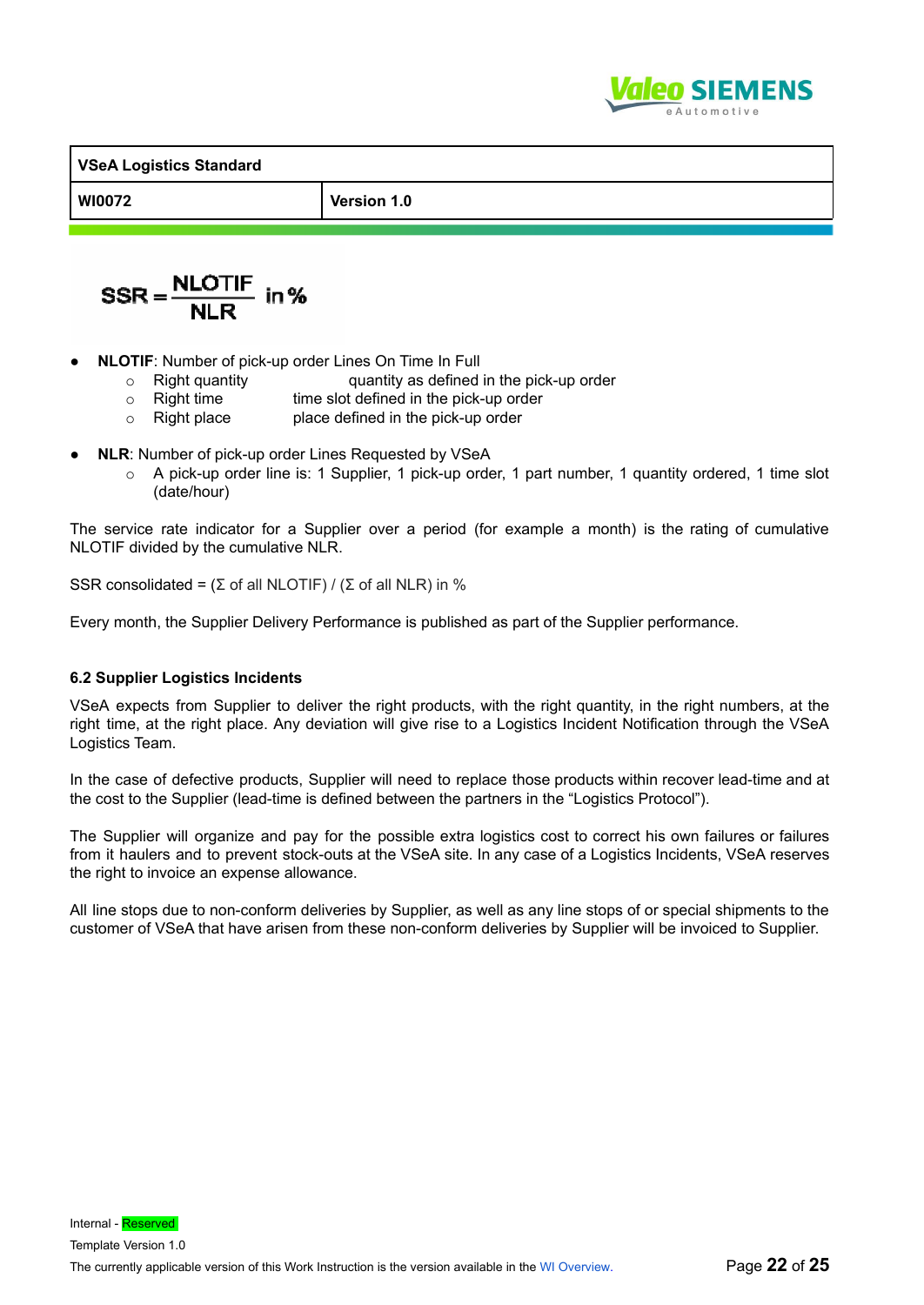

| VSeA Logistics Standard |             |  |
|-------------------------|-------------|--|
| WI0072                  | Version 1.0 |  |

## **6.2.1 List of Logistics Incidents**

| <b>Generic causes</b>            | <b>Description</b>                                                                                                                                                                                                                                                                                       |  |
|----------------------------------|----------------------------------------------------------------------------------------------------------------------------------------------------------------------------------------------------------------------------------------------------------------------------------------------------------|--|
| No respect of<br>delivery period | Parts did not reach VSeA at the specified time or parts not ready at the time<br>specified; no respect of Delivery or Pick-Up timeslots; generating abnormalities and<br>extra costs at receiving site                                                                                                   |  |
| Delivery document                | Errors on / missing delivery documents or ASN EDI-message; information does not<br>match the content of the delivery; missing information                                                                                                                                                                |  |
| Quantity                         | Wrong quantity was delivered in regard to the Delivery Schedule:<br>Products have been ordered by the client but were not delivered<br>Products had not been ordered by the client but were delivered<br>$\bullet$                                                                                       |  |
|                                  | According to Supplier short shipment impact, it is classified as L1 (customer<br>shortage), L2 (manufacturing line shortage), or L3 (receiving/logistic disturbance).                                                                                                                                    |  |
| Labeling                         | Label error or not conform Label (barcode or description): Label does not<br>correspond to parts inside package; Label damaged / not readable<br>Label position not conform: Label not at right place on the Packaging / Handling<br>Unit:<br>Missing label: Label not on all Packaging / Handling Units |  |
| Packaging                        | Package arrived damaged or dirty at delivery; Handling Unit or Packaging Unit<br>used for delivery do not confirm with the agreed specifications (type/size); Handling<br>unit exceeds weight and/or size limits;<br>Mixed Parts in Packaging Units; Mixed Packaging Units on Handling Unit;             |  |

Definition of Logistic incidents levels:

| Category       | <b>Signification</b>                                                                          | <b>Example</b>                                                                                                                                                                                                                                                                                                                                                                      |
|----------------|-----------------------------------------------------------------------------------------------|-------------------------------------------------------------------------------------------------------------------------------------------------------------------------------------------------------------------------------------------------------------------------------------------------------------------------------------------------------------------------------------|
| L1             | The logistic incident affects VSeA<br>external customers or end users                         | VSeA's Customer Service Rate impacted due to<br>delivery shortage of parts that may lead to a risk of a<br>line shutdown at external customers/end users                                                                                                                                                                                                                            |
| L <sub>2</sub> | The logistic incident affects the<br>VSeA manufacturing or assembly<br>lines                  | Production line shutdown at VSeA due to shortage of<br>part deliveries                                                                                                                                                                                                                                                                                                              |
| L <sub>3</sub> | The logistic incident affects the<br>Incoming Logistics organization<br>(Receiving/Warehouse) | Perturbation detected at VSeA receiving:<br>Parts received at VSeA plant are not compliant<br>$\bullet$<br>with Supplier's promise, according to the VSeA<br>Pick-up order<br>No respect of delivery window<br>$\bullet$<br>Errors on delivery documents or missing in written<br>$\bullet$<br>or electronic information (ASN), handling unit<br>identification<br>Damaged delivery |

If a logistics incident occurs the supplier has to react and respond as follows based the QRQC approach: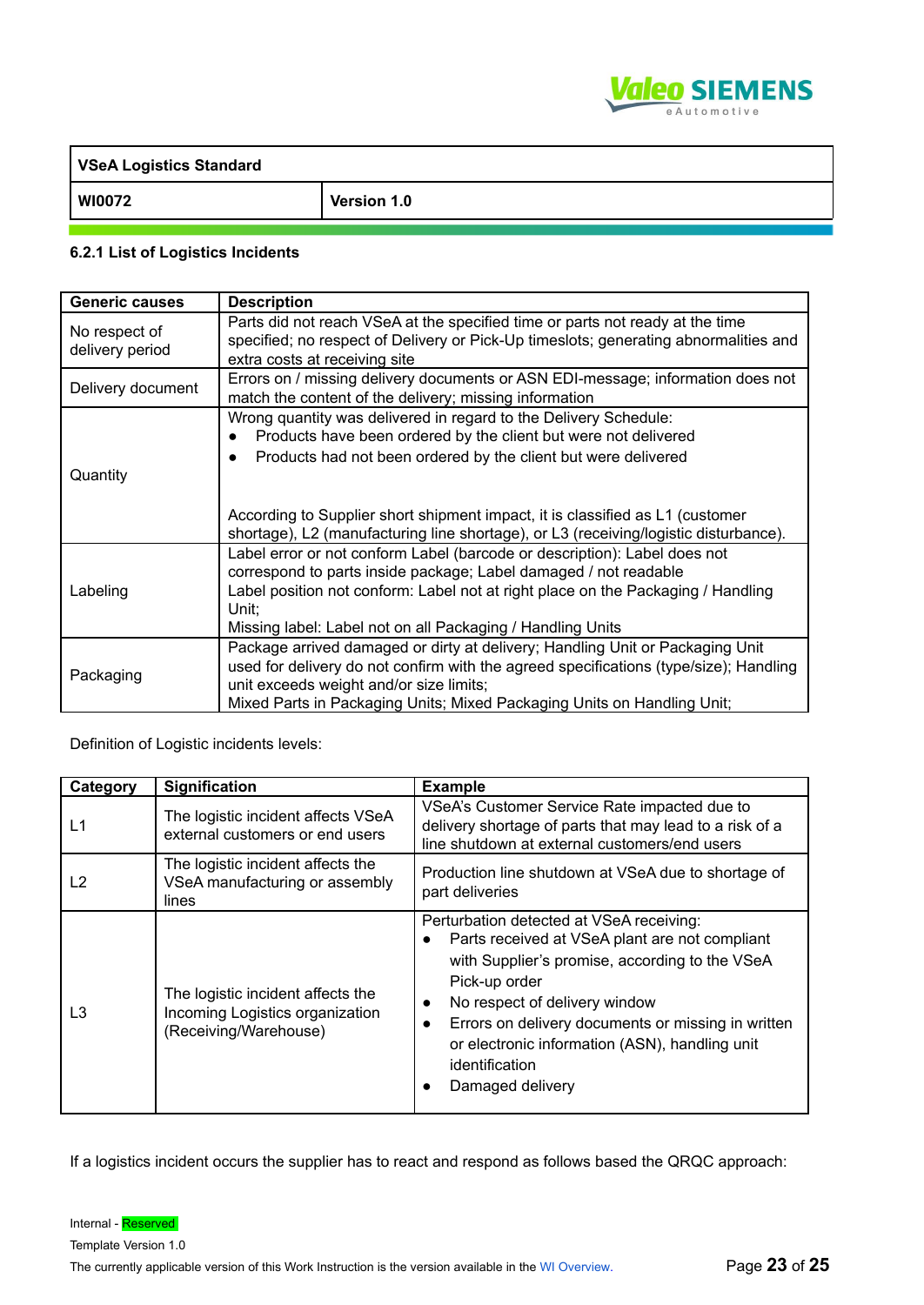

| <b>VSeA Logistics Standard</b> |             |  |
|--------------------------------|-------------|--|
| <b>WI0072</b>                  | Version 1.0 |  |
|                                |             |  |

- **1. Within 24 hours:** Implementation of an immediate contingency plan to secure VSeA's customers and VSeA plants
- **2. Within five days:** Analysis of the root cause of the incident and the reason why this cause was not detected. Definition of an appropriate corrective action plan
- **3. Within ten days:** Implementation of the corrective actions and verification of their effectiveness and systematic adoption of these actions in order to avoid any recurrence

#### **In case of recurrent incidents without any visible improvement an escalation of this matter will be issued in support with the VSeA Purchasing Department.**

#### **6.3 Continuous Improvement**

VSeA and Supplier will agree to a periodic meeting schedule, at least, one meeting will be hold each year and will deal with logistics matters.

VSeA will require Supplier to provide VSeA with at least an annual a continuous improvement plan that will at least focus on the following objectives:

- Improving the delivery performance
- **Eliminating logistics non-conformities**
- Extending the pull flow principle throughout the supply chain
- Increasing delivery and internal production frequency
- Reducing delivery and internal production lot sizes
- Reducing delivery and internal lead times
- **•** Increasing flexibility
- Packaging improvement and adaptation

#### **6.4 Supplier Logistics Evaluation**

VSeA demands for shorter lead times and reliable delivery has created a need for faster, more flexible and more efficient flow of information and products throughout all tiers of the supply chain. Logistics plays an increasingly significant role in the competitive environment and only through continuous improvement can we ensure lower costs and increased customer satisfaction.

To ensure VSeA expectations are met and to drive continuous improvement through the supply chain, it is essential that Supplier Materials Planning and Logistics processes are controlled and monitored. VSeA requests that the Supplier will perform the self-assessment following the MMOG/LE recommendation at least once a year and provide the results to the responsible Logistics Manager.

This standard provides recommended business practices for the Materials Planning and Logistics processes within the user's facility and is intended to establish a common definition of materials practices to facilitate effective communication between trading partners.

# **7. Appendices**

Appendix 1 – Flexibility Rule

Appendix 2 – Liability Rule

Appendix 3 – Packaging Guideline